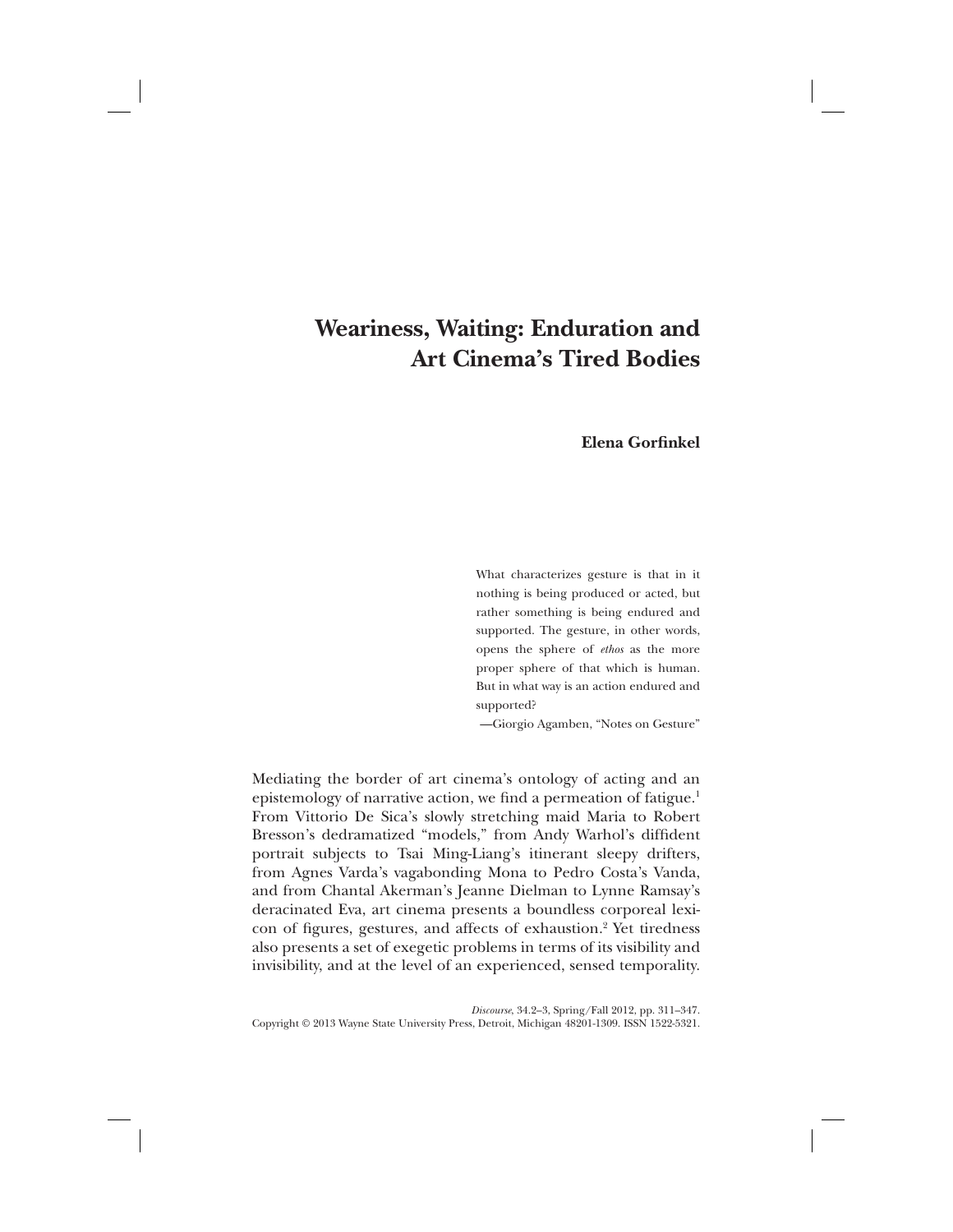That is, fatigue, weariness, tiredness, and exhaustion emerge from a relation to a sense of a time that passes, passes on, and passes through the actor's laboring body, but also never ceases to pass on, to pass through.<sup>3</sup> This is the constancy of an indeterminate state of abeyance, of lassitude, torpor, the intertwining of its metaphysical, aesthetic, and political dimensions. Can we extrapolate from a physiologically pervasive and collective commonplace an epistemic tool for reading filmic corporeality, focusing in this particular instance on the profilmic performing body, its weariness and wearing out? Following Agamben, might we uncover the gestures of tiredness, that which the gestures of tiredness endure and support?

One of the most prominent mobilizations of fatigue as a figure in art cinema appears in Gilles Deleuze's *Cinema 2: The Time Image,* which maps the telos and genealogy of an emergent postwar aesthetic form. A much-noted passage expresses the condition of art cinema's embrace of the corporeal, producing an image of the body in a state of delay and arrest, its "tirednesses and waitings"4 attitudes that bespeak an essentially modern, fundamentally elliptical pose, and announcing an emergent cinema of gesture:

The body is never in the present, it contains the before and the after, tiredness and waiting. Tiredness and waiting, even despair are the attitudes of the body. . . . The daily attitude is what puts the before and after into the body, time into the body, the body as a revealer of the deadline. . . . Perhaps tiredness is the first and last attitude, because it simultaneously contains the before and after: what Blanchot says is what Antonioni shows, not the drama of communication, but the immense tiredness of the body, the tiredness there is beneath *The Outcry* and which suggests to thought, "something to incommunicate," the "unthought," life.<sup>5</sup>

For Deleuze, tiredness insists on a belated condition, that which comes after, a state that lies at the precipice of the futural. Challenging the present as a viable mode, the belatedness of tiredness superimposes past and present in an overlay of sensation. Tiredness is both a trace of action, converted into malaise or enervation for which the body cannot fully account any longer, and an inscription of expectation. Thus, weariness falls into a state of waiting, a signification of expiring time and expiration's anticipation. Fatigue foregrounds the body's ineffable presence as the "unthought," evading signification, a condition of liveliness in an image of dissipation. Deleuze reads the films of Michelangelo Antonioni, Jean-Luc Godard, Jacques Rivette, John Cassavetes, Philippe Garrel, and Chantal Akerman, and this is one of the few places where he discusses experimental film and female authored cinema.6 To the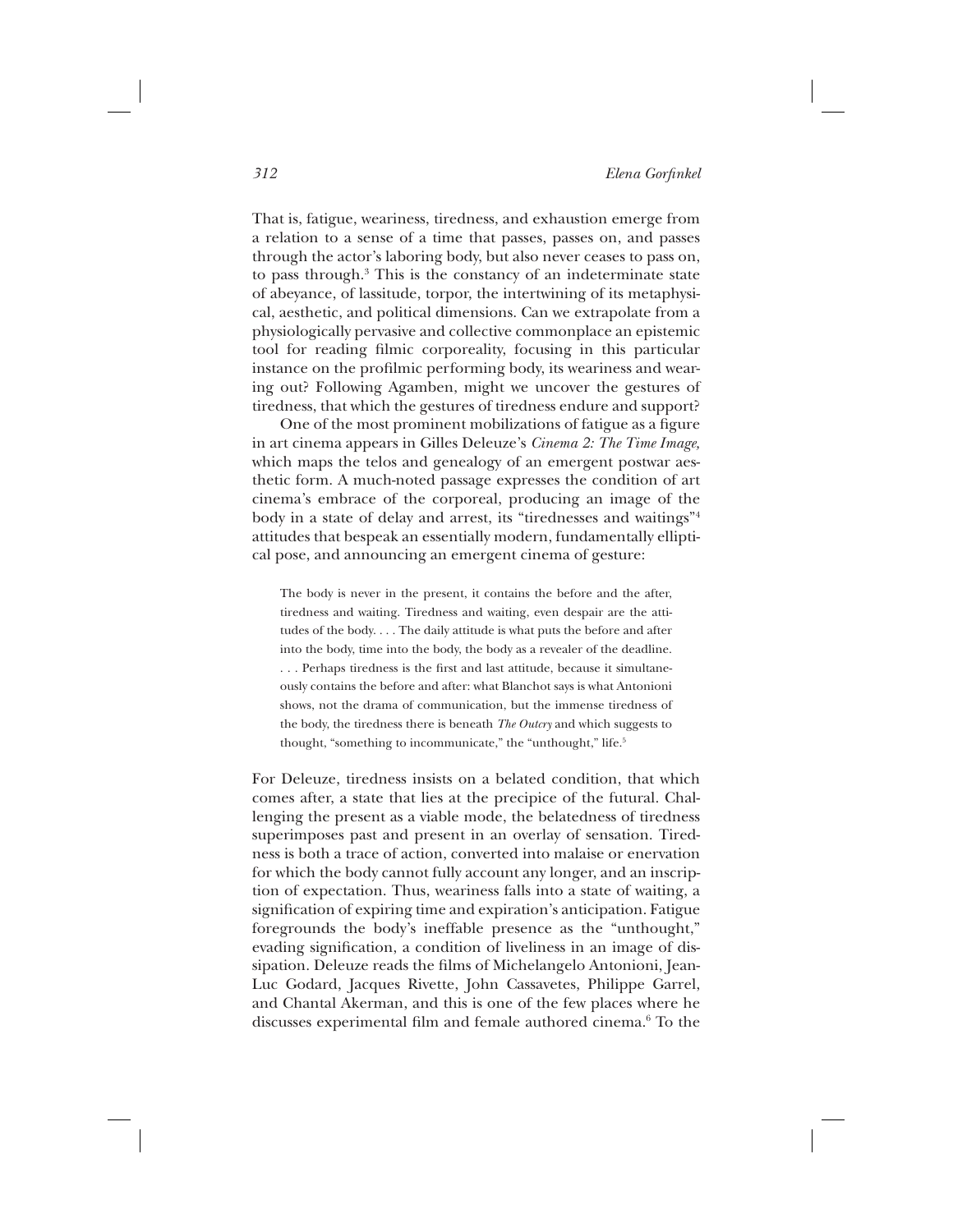extent that Deleuze innovatively produces an archive of gestures linked to tiredness, the account of tiredness itself remains relatively descriptive—a feature of the body's indexing of temporality, a vehicle for an account of the undoing of the action-image in the tracing of a cinema of the time-image—a cinema of attitudes, postures, and gestures.

To expand this territory and to conceptualize tiredness as a registration of unseen temporal relations and as a performative surplus is to query the cinema's capacity to make perceptible otherwise imperceptible experiences of the ordinary endurance of bodies on the margins. The oft-noted turn in recent international art cinemas toward a realist, contemplative, "slow" aesthetic, as well as toward a "cinema of sensation," returns to some of the hallmarks of the postwar modernism that Deleuze so creatively contoured.7 This slow, materialist cinema prizes the everyday rhythms of the phenomenal world and an immersion in dilated duration—through the use of long takes, camera movements, and static framings over and above exposition, fast-paced editing, or narrative hydraulics. In these materialist traits, we appraise a key site of the political and aesthetic potential of tiredness: its very location and emplacement within the acting, performing, laboring bodies that produce a crucial factor of this cinema's aesthetic cohesiveness. Weariness implies or forces a slowed pace, a distended, delayed, or arrested productivity, and the temporal processes of recent contemplative cinema ask us to observe a waning and fluctuating corporeal, material energy—bodies wander, take their time, lose, or rather never gain their course, but nevertheless they act and are acted upon by the weight, gravity, and force of their own motion or immobility. In films such as *Liverpool* (2008, directed by Lisandro Alonso), *The Turin Horse* (2011, directed by Béla Tarr), *I Don't Want to Sleep Alone* (2006, directed by Tsai Ming-Liang), and *Hunger* (2009, directed by Steve McQueen), corporeal endurance is tendered through an aesthetic of bodily attrition and perseverance, continuity in the face of insoluble, excruciating effort. Weariness is taken up as an aesthetic force and structuring principle—in the relation of bodies to the plurality and alterity of their quotidian duration. A mapping of tiredness's traces, from its theoretical and philosophical manifestations to its historical and socioeconomic contexts, will serve to frame two art films that articulate the stakes of fatigue for a contemporary worn-out subject. Jean-Pierre and Luc Dardennes's *Rosetta* (1999, Belgium) and Kelly Reichardt's *Wendy and Lucy* (2008, U.S.), while on the margins of a more emphatic durational or "slow" cinema aesthetic, nevertheless provide a fertile manifestation of the temporality of fatigue and endurance. These films' very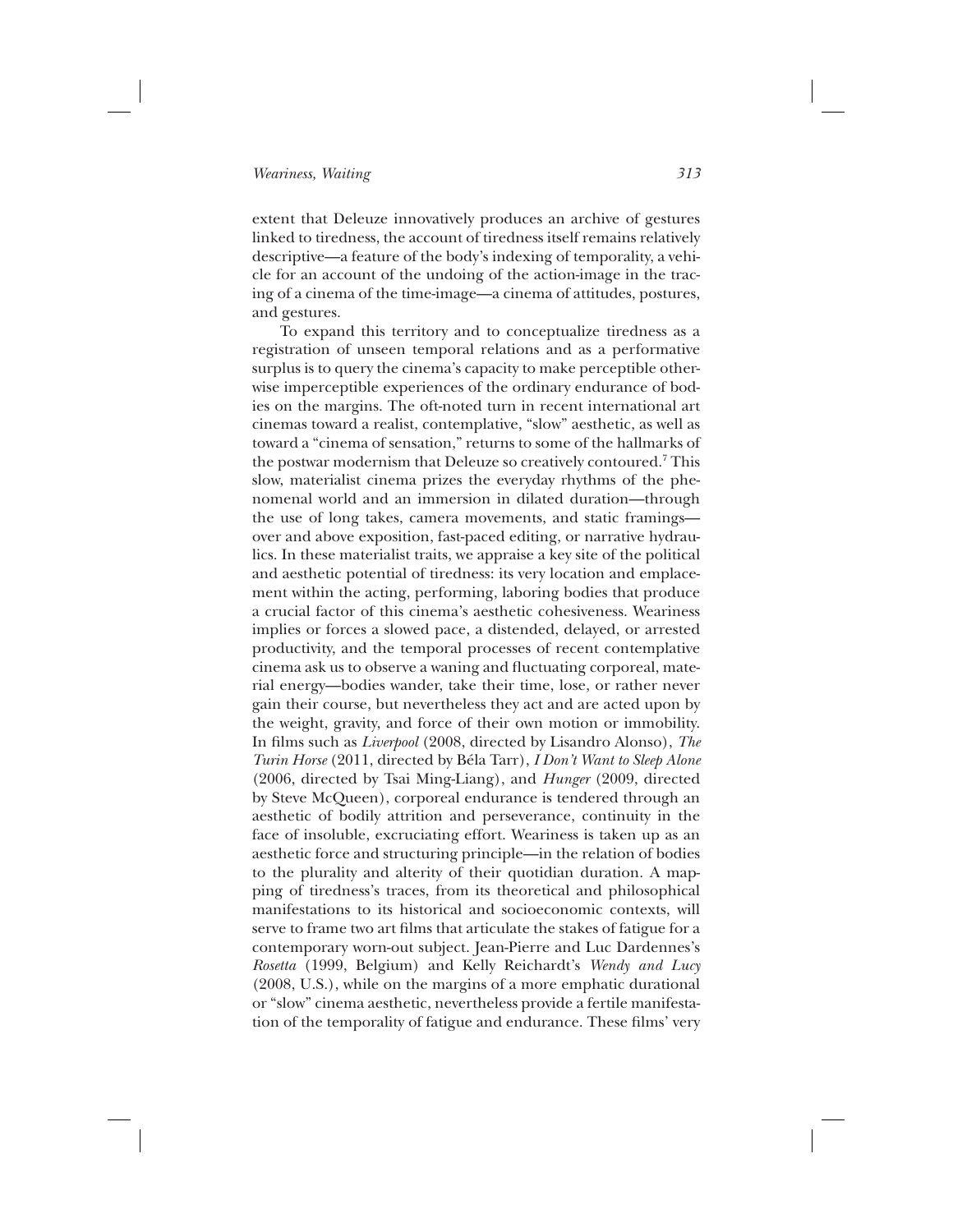

Figure 1. Wendy's drift and dispossession, in Kelly Reichardt's *Wendy & Lucy* (2008).

distinct material rhythms are tendered through an observation of women's labor and nonlabor, their bodies' drift, dispossession, and "enduration." In this sense, they suggest an alternative feminist course toward discussions of duration and art cinematic temporality. Allied in their production of gestural economies of exhaustion, these films imagine fatigue as a form of both foreclosure and possibility, a paradoxical politics of both appearance and evanescence (figure 1). Most importantly, they ask what fatigue allows or conditions us to endure.

# **Weary Ground**

[W]hat weariness makes possible, weariness makes difficult.

> —Maurice Blanchot, *The Infinite Conversation*

In contrast to idleness, boredom, and inertia, which depend on an oppositional relation to both work and action, tiredness is a problem of work expended and strain made manifest, a bending under weight, a bulging distension, a flexing shape. It is a question of endurance, how much a body can endure as a condition of its continuous survival, set against the entropic and deteriorating force of gravity, decomposition, decay. Weariness is inexorably a concern of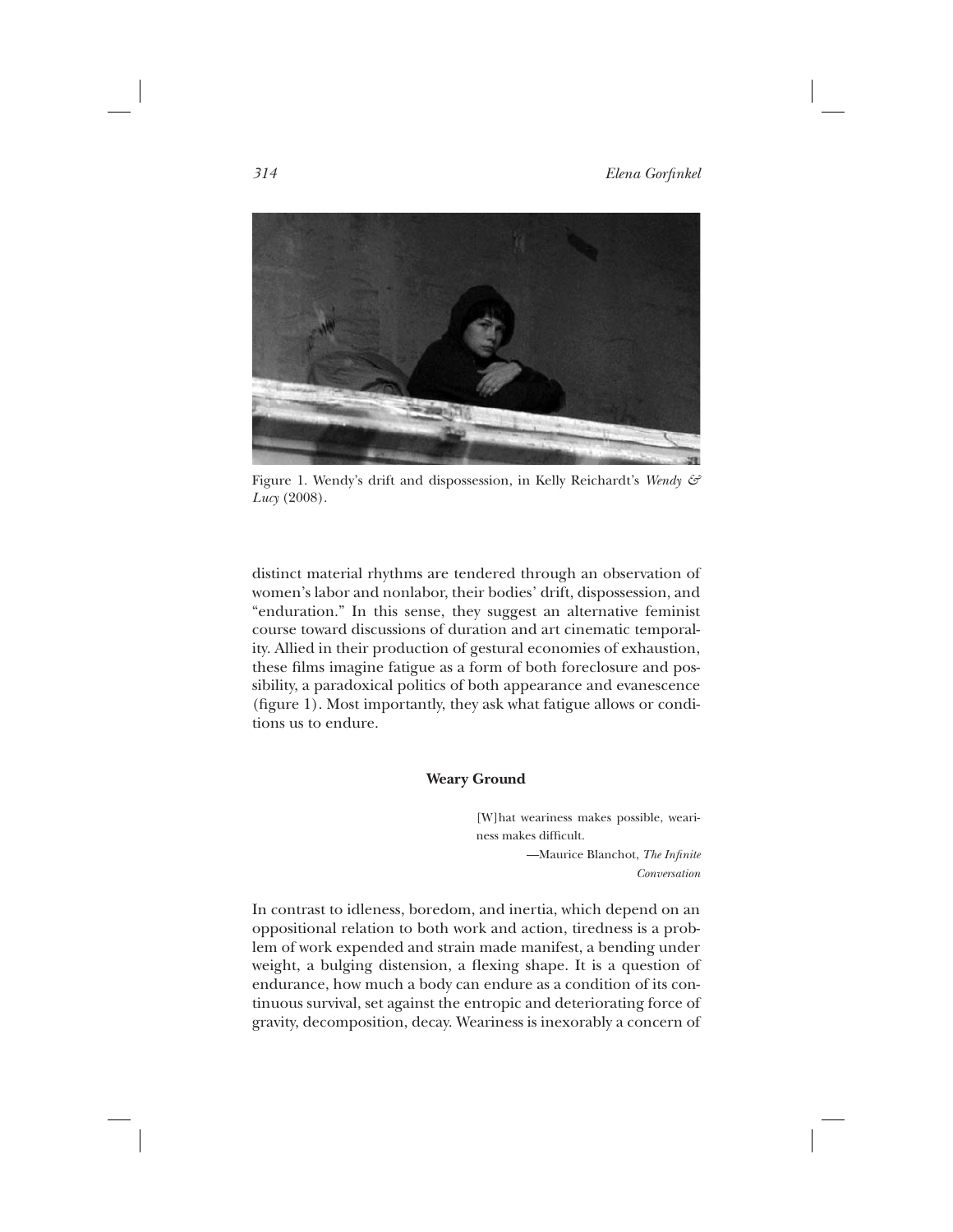and for duration. Tiredness may be an indistinct, liminal, or imprecise affect and yet an incontestable state. We can apprehend fatigue as the register of bodies in interval states, after collected attenuation from an accumulation of willful effort, laborious action, or erotic intensity. Tiredness exists as a threshold, always at the edge of something else, often allied with a drift or fall toward sleep at one end or a rebounding rejuvenation at the other.8

Tiredness's difficulty is also linked with and troubled by political aspiration. For example, in the organization of collective action, such as strikes, protests, and occupations, the horizon of a collective's fatigue is always a palpable site of resistance, a necessary space of overcoming. As a consequence, tiredness is often linked with a subject's capacity and capaciousness; tiredness can proscribe action and delimit or foreclose action. An active inactivity, fatigue troubles a body's self-knowledge and performs a reflexive questioning of endurability. A corporeal threshold made temporal, the contingency, threat, and potential of tiredness lies in the question of its mutability, of when it will abate or transform into an energetic state. How much fatigue and how long until one falls into sleep or rebounds into more vigorous states of action? How is action—or how can action be—catalyzed by fatigue?

Weariness also implies prior disappointments, failures, and an economy of loss, a reduction or deflation of the aspirational and the aspiratory modulated in the downward breath, the heaving sigh—an aesthetic motif to which I will later return. Roland Barthes, in his lecture course "The Neutral," offers a set of notations regarding the weary as figure. He suggests that weariness resides at the "crossroads," between labor and fatigue, where labor falls into fatigue,

b. *Fatigo:* to wear out. . . . We easily reconstruct the image: "burst," by blow or pressure, following which a slow, progressive deflation; fullness that empties; walls whose tension slackens. The topical image = that of the flat tire that deflates. Cf. the older Gide: I am a tire that flattens. In the very image, an idea of duration: what doesn't stop leaning, emptying itself. It's the paradoxical infinity of weariness: the endless process of ending.<sup>9</sup>

In this sketching out, tiredness encourages substantiation, symbolization through material form, even as it threatens a risky abstraction or dematerialization. In the "flat tire" of Gide, we have the economistic sense of the seepage of a scarce substance—of time or liquid or air or energy escaping—and the sense of an object made asymmetrical due to a fundamental imbalance, or a destabilization, the lean becoming a temporalizing form of "relation-to." In this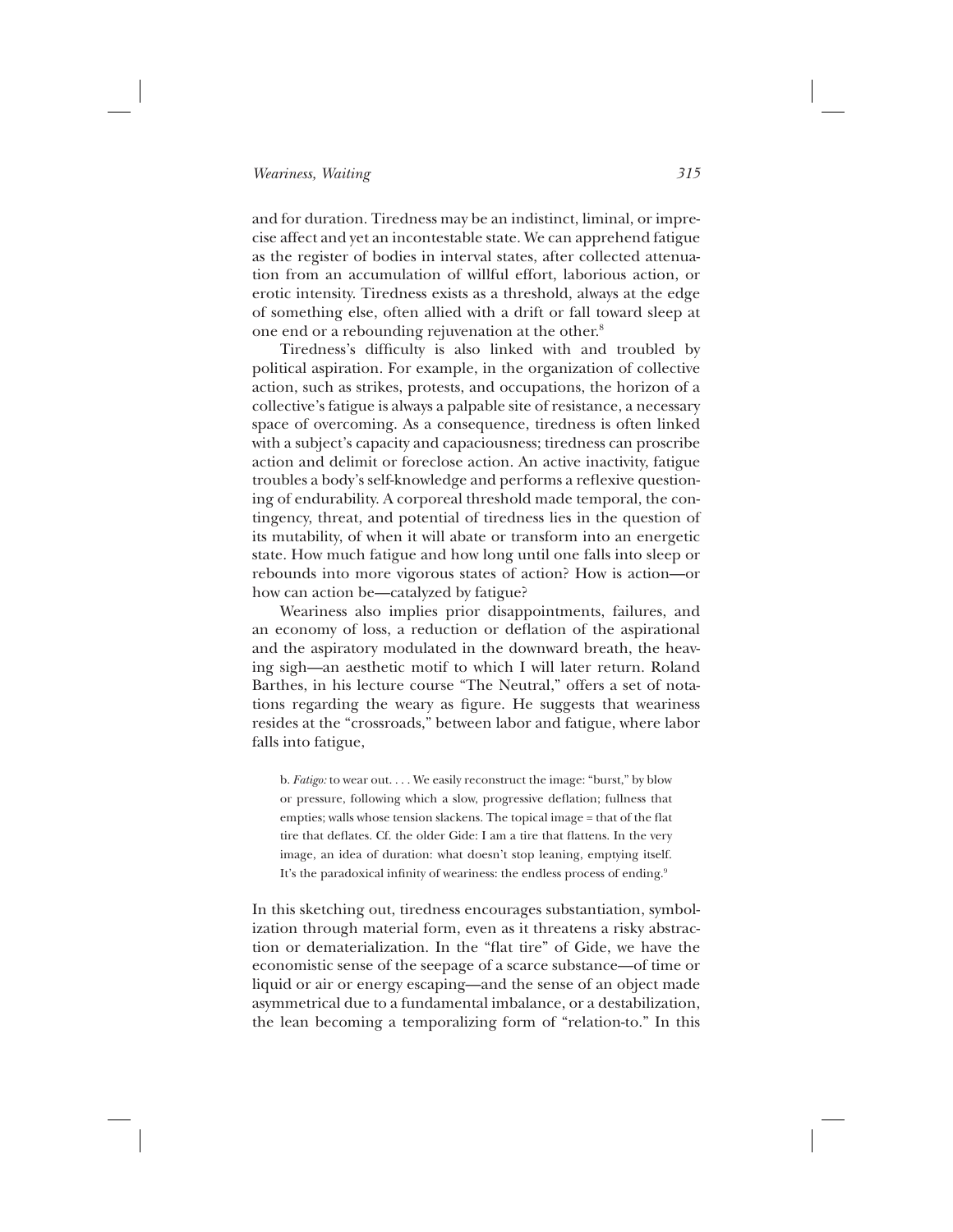sense, fatigue calls up questions of relationality and dependency in that the fatigued body, in its slackening, implicitly requires a support. Deleuze, in his discussion of postwar art cinema's embodied sensibility, notes one convention of corporeal attitude that we can link to fatigue, a "sliding of postures," as a body suddenly leans against a wall and lets itself fall to the ground, losing its sense of balance and uprightness, becoming loose, moving from solid toward liquid, acquiescing to gravity.10 A faltering stance, a less rectilinear pose signals tiredness in its most histrionic register. Fatigue cannot but evoke energistic evacuation. Despite and through this quality of spoliation and an air of mundane ruination, all these conceptual images point to the capacity and capaciousness of tiredness, even as it is associated with depletion, emptiness, inexorable loss.

At the same time, fatigue is not necessarily antithetical to action, agency—it can sit adjacent to it or coexist with it, even if fatigue drags or delays action. Barthes further cites Maurice Blanchot's articulation of the weary in the *Infinite Conversation,* in which the latter observes that "not only does weariness not impede the work, but the work demands this being weary without measure."11 Thus, weariness is coextensive with labor, a condition for its continuity; through immeasurable weariness, one completes the task. Barthes goes on to suggest that:

weariness doesn't constitute an empirical time, a crisis, an organic event, a muscular episode—but a quasi metaphysical dimension, a sort of bodily (and not conceptual) idea, a mental kinesthesia: the tactile experience, the very touch of endlessness: I use its infiniteness as an accompaniment of my work. Here, one grasps this: fatigue: in one sense, the opposite of death, since death—the unthinkable definitive ≠ fatigue, the infinitude but livable in the body.12

Here, weariness again presents a set of paradoxes: it takes a place as uneventful, as event's antithesis and as death's antipode—a form of life and liveliness, a thinkable, nondefinitive but livable infinitude. As a bodily idea, a "mental kinesthesia," a "touch of endlessness," tiredness indexes the site where time is felt by the body as the body confronts its own limits or capacities—lingering, hanging at the cusp between a physical and mental state, the physis of reflexivity. Weariness is the tangibility of the infinitely livable as that which one can live through or endure.

For Emmanuel Levinas, writing about fatigue as both a limit and a horizon of subjective self-consciousness, the place where the existent confronts his existence, a key element rests in the relation of weariness to effort. Fatigue, as the trace of an ongoing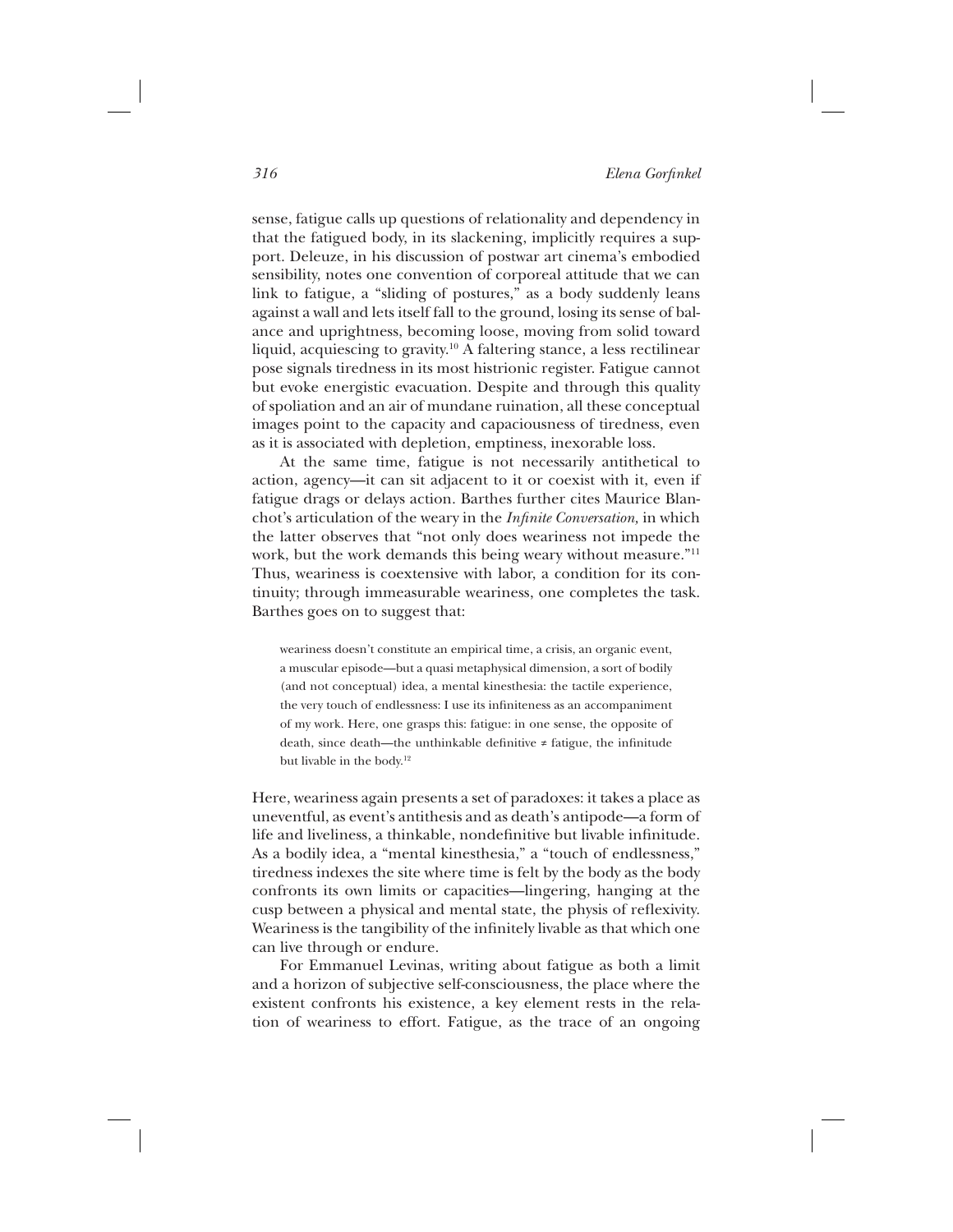effort, fosters a belated sense of oneself, constitutive of a reflexive form of delay.13 The drag produced by a faltering relationship to the demand of the continuity and the drive of labor's injunction produces a vital component of the subject's sense of self-regard. As John Llewellyn notes, for Levinas "fatigue troubles the forward flight of effort," and lassitude thus represents for him a necessary tension within the struggle of the duration of existence.<sup>14</sup> Levinas wrote part of this text while imprisoned in a Nazi work camp, and his relation to labor's necessity, or its solvency for the production of the ground of the subject's coherence or stability, is considerably and compellingly cynical. The condemnation to effort, effort as condemnation, is bound up in a reading of the instant as "an inevitable present" while simultaneously serving as the space of distinction and recognition of the existent as distinct from their existence.15 Effort is thus not independent of fatigue but instead is constituted by it in a reversal—as Levinas writes. "Effort as it were lunges forward out of fatigue and falls back upon it. . . . Effort is an effort of the present that lags behind the present."16 Fatigue for Levinas thus indicates a "condemnation to being,"—a "being no longer in step with itself"—and due to this structure of delay, one for whom to be "weary is to be weary of being."17 This ambivalent relation to effort, to action, to labor is one of the central problematics of weariness, to which we will shortly return.

# **Cinema's Weary Modernity**

Within the rich discourses of twentieth-century aesthetic theory and among the principal interlocutors of the century's modernity, the condition of exhaustion is overshadowed by more privileged states of consciousness such as boredom, ennui, distraction, and shock.18 Fatigue, ancillary to the overwhelming stimulus and resulting tedium of the modern city and of a world of reproducible moving images, lurks at the edges of works by Walter Benjamin, George Simmel, and Siegfried Kracauer.19 Yet in Jean Epstein's writing, recently translated and extensively annotated, we see the most overt articulation of fatigue's virtues for the project of cinematic aesthetics—examined in sociocultural, phenomenological, and affective terms.<sup>20</sup> As Stuart Liebman and others attest, Epstein transvalues fatigue for its capacity to be seized and employed by cinematic form as a wilting, lyrical state within which the spectator's poetic experience can take place, a space for reverie within the medium's language of oneiric signs.<sup>21</sup> As Christophe Wall-Romana further explains: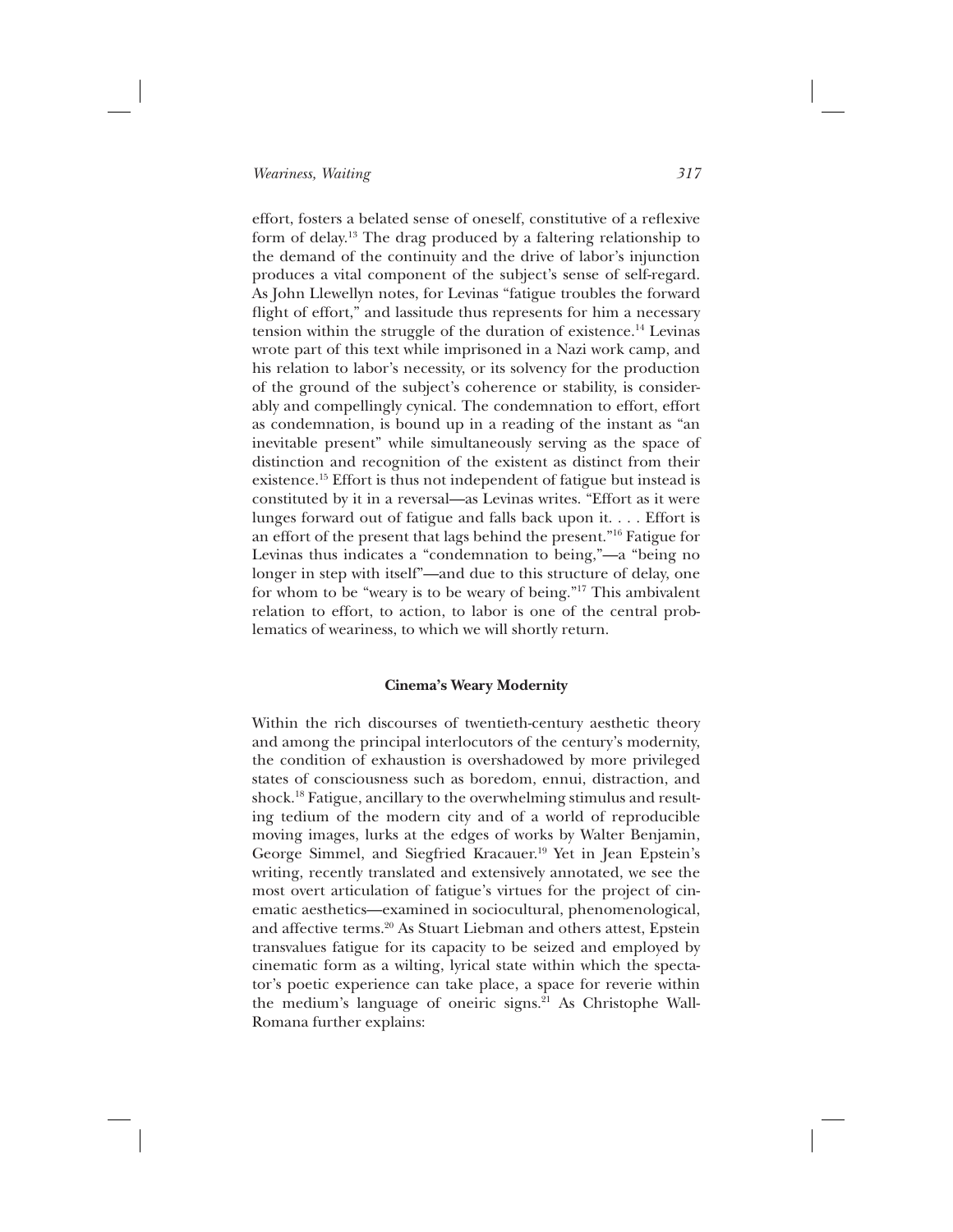in marked contrast to Freud who tends to define the modern condition as a series of endings, destructions and lacks (spiritual hunger, isolation, alienation, etc.), Epstein treats it instead as the experience of a new kind of excess—a nervous condition which he paradoxically encapsulates in "la fatigue." This is one of Epstein's more radical redefinitions: rather than being caused by energetic depletion, for him modern fatigue proceeds from an inchoate potential and desire for expression which leads to a state of restless stimulation. Fatigue is an un-actualized potential.<sup>22</sup>

As a potential, and counter to the dead time or listless distractions and the existential refusals of boredom, weariness, as Wall-Romana characterizes Epstein's relation to it, implies a vital pulse, a homeostatic condition of an organism's sustaining endurance, but also proposes cinema's homeopathic relation to fatigue, its palliative and dynamizing value. Fatigue for Epstein serves as a formal goading, a space for the reconfiguration of the perception of new, unlimited poetic structures. Following Epstein, can we imagine tiredness, then, as a resource, a ground for a reconfigured condition of perception? Weariness, forged through endurance and the durative, presents us with a wager of whether to apprehend it in terms of plenitude or loss. Barthes too reminds us in his concluding remarks on the subject that:

Weariness is thus creative, from the moment, perhaps, when one agrees to submit to its orders. The right to weariness . . . thus shares in the *new:* new things are born out of lassitude—from being fed up [ras-le-bol].<sup>23</sup>

What if we configure tiredness as a form of interruptive potential and not just of strain, if we apply Epstein as much as Barthes? Tiredness as a temporal framework can allow us to better appraise the linkage of cinema's formal experiments with action, acting and enactment, and the things that make life livable, endurable. Fatigue in this sense, in its intervality, conjoins endurance and duration: enduration. Enduration designates the experience and perseverance, the durability of bodies onscreen and offscreen.<sup>24</sup> The enduration of fatigue assigns a corporeal persistence, a certain resilience through and toward, a physical withstanding, a bearing of pressure, and a relation to something that passes through the flesh as well as a capacity to withstand the abrasion, the distress of the temporally and physically wearying. Enduration thus can operate as a concept that has valence for understanding the temporality of cinema's corporeal aesthetics (and its attendant modes of spectatorship); it can be a means of accounting for the processes of remaining, enduring, and persisting through forms of duress and despite them.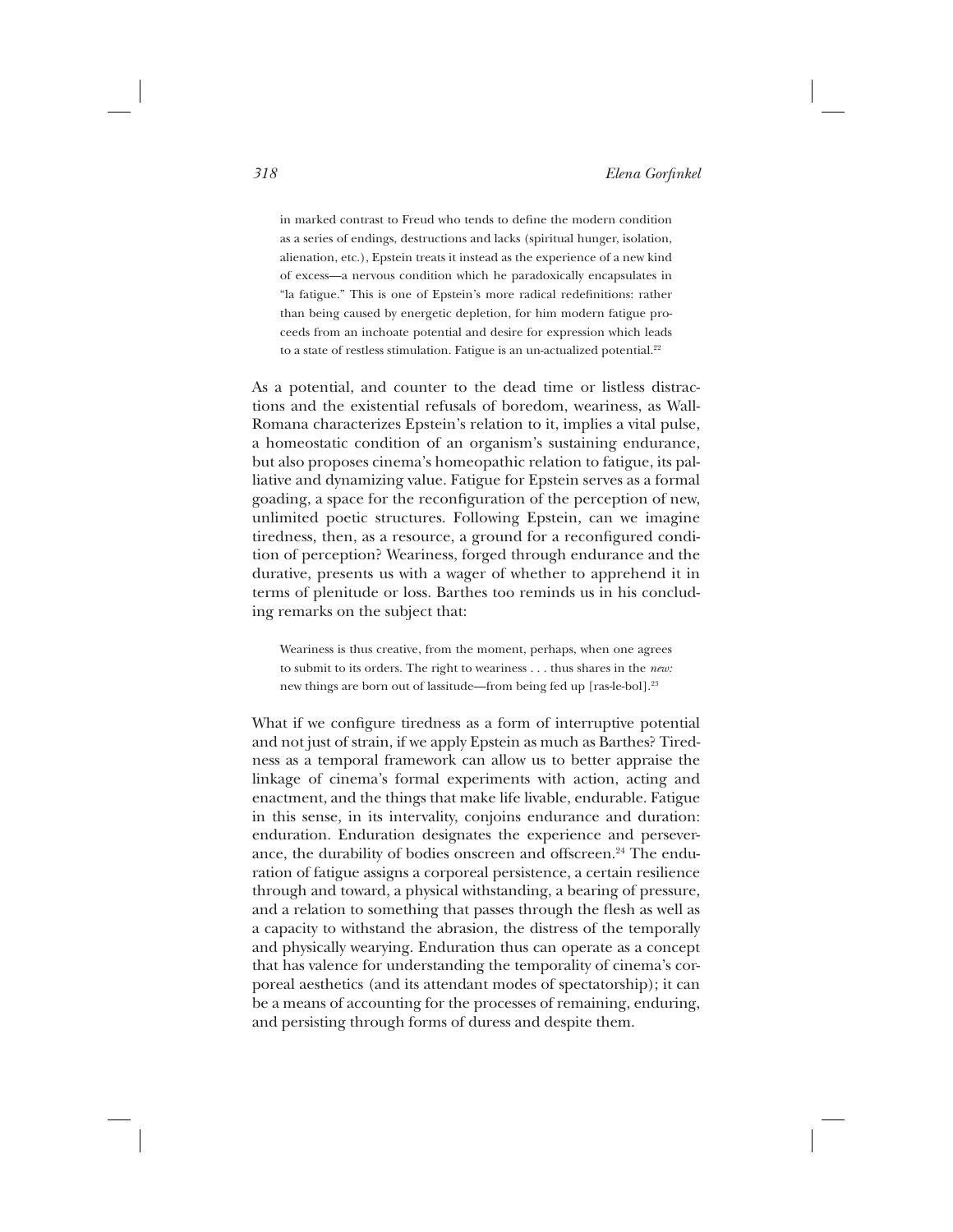#### **Working through Fatigue**

One could propose that what we take pains to endure most are the conditions of our labor. Weariness, fatigue, and exhaustion are inextricable from our latter-day understandings of work's embodied rhythms, effects, and temporalities. Fatigue's history is found most readily in accounts of industrial capitalism's transformation of modern subjectivity. Anson Rabinbach details in *The Human Motor* the materialization of fatigue as a social, scientific, and industrial problem.25 Fatigue comes to eclipse idleness and moral valuations of work and nonwork in the mid to late nineteenth century with the emergence of a new model of understanding the working body's relation to technology and industry and the technologization of labor, as well as through discoveries in the physical sciences, specifically in thermodynamics. In this period, through a variety of scientific epistemologies of the human as organism, the working body becomes despiritualized and mechanized, a "human motor" whose energy must be managed and whose fatigue becomes a form of anxious surplus that must be eliminated, if not forestalled, in the interest of social and economic productivity. At the same time, the work of measuring and identifying physical fatigue overlapped with the exploration of its psychological manifestations as the study of the perplexing pathology of "neurasthenia" developed, examining "weaknesses of the will" and disorders of the nerves assailed by the onrushing stimuli of industrial modernity. By the twentieth century, Taylorization introduced a new system of scientific management of the shop floor and countered earlier physiologists, physicians, and psychologists who hoped to eliminate fatigue by accepting tiredness as an irrevocable and implicitly necessary property of labor. Rabinbach suggests that the notion of the body as a human motor is itself superseded by the transition from a manufacturing economy dependent on physical labor to the operationalizing of forms of mental, immaterial labor and an information economy in the twentieth century.26

Fatigue's fate takes a certain course in our present post-Fordist, postindustrial, capitalist economy, what many have heralded as a new era of attentive, affective, and cognitive labor, which has become standardized at all levels of social production and reproduction.27 Gaining a privileged relation to psychological, subjective, and affective modes, the flexibilization of work time outside of the factory or the office space enables its complete permeation of nonwork time, or what was once distinctly cordoned off as leisure. It is no wonder, then, that stress and affective disorders emerge alongside this shift toward the elasticity of the working day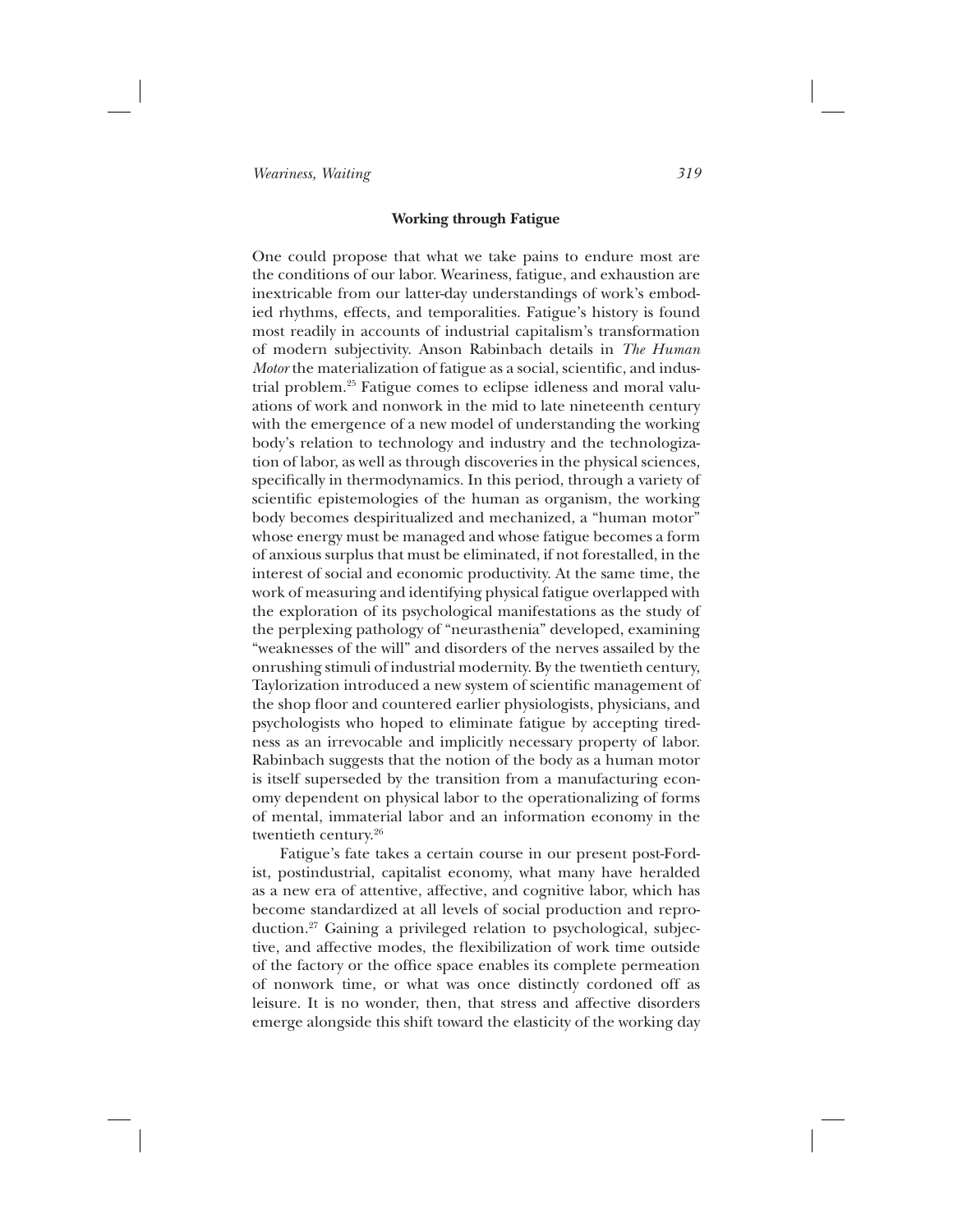as well as the widening financial insecurity of larger swaths of the world population. In a perverse reversal of effects (tiredness) and causes (labor), fatigue is thus no longer a consequence of work but instead is a precondition for survival, a product of this indistinction between work and leisure, of work's flexibilization. Thus, fatigue seems to become a necessity for the seeking and securing of a livelihood of any sort. This is something that the films *Rosetta* and *Wendy and Lucy* reproduce as explicit social reality, the grounds for their diegesis. In these films, fatigue becomes the baseline for a subproletarian existence and forces a recalibration of the possible and the endurable. The strivings of Rosetta (played by Émilie Dequenne) and Wendy (played by Michelle Williams) to find employment, or to get nearer to a space within which one might possibly be employable, require feats of endurance, exhaustion, and waiting, even as their fatigue formally becomes an end in itself, a wearying loop.

Being in a state of constant exhaustion and wearing out, of "energy departing," is what many theorists of our economic and affective present describe as the basic condition of the postindustrial, information driven, neoliberal global economy.28 The normativization and subjectivation of fatigue accedes to the state of the "new normal" in a climate of economic precarity; this is what Lauren Berlant has eloquently described in her project on the affective landscape of the present economic impasse as a state of "crisis ordinariness."29 Cinema's prime facility to articulate the wages of this situation lies in its ability to produce and archive corporeal duress, document and chart the dispossessions of performance labor and the labors of performance, and narrate through the hyperboles of a renewed realist idiolect the stresses, strains, and impacts on the body.30 The cinema's status as a medium that privileges the lively (if not live) presence of bodies stages the persistent corporeal surplus of tiredness, its stubborn physiological presence, its gestural acts of doing and undoing—falling, aspirating, waiting. Through and with the cinema, we see fatigue as both a depletion of energy and a form of accumulation—an archive of gestures, a residual collection, the tracing and remains of effort in the body that falls, breathes, waits.

#### **Cinema's Tired Masses**

How does cinema intervene in producing and tracing this sense of tiredness as both depleted force and vital pulse? Most fundamentally, cinema as a technique, a practice, and a temporal process exhausts bodies, not only profilmic ones but also the body of its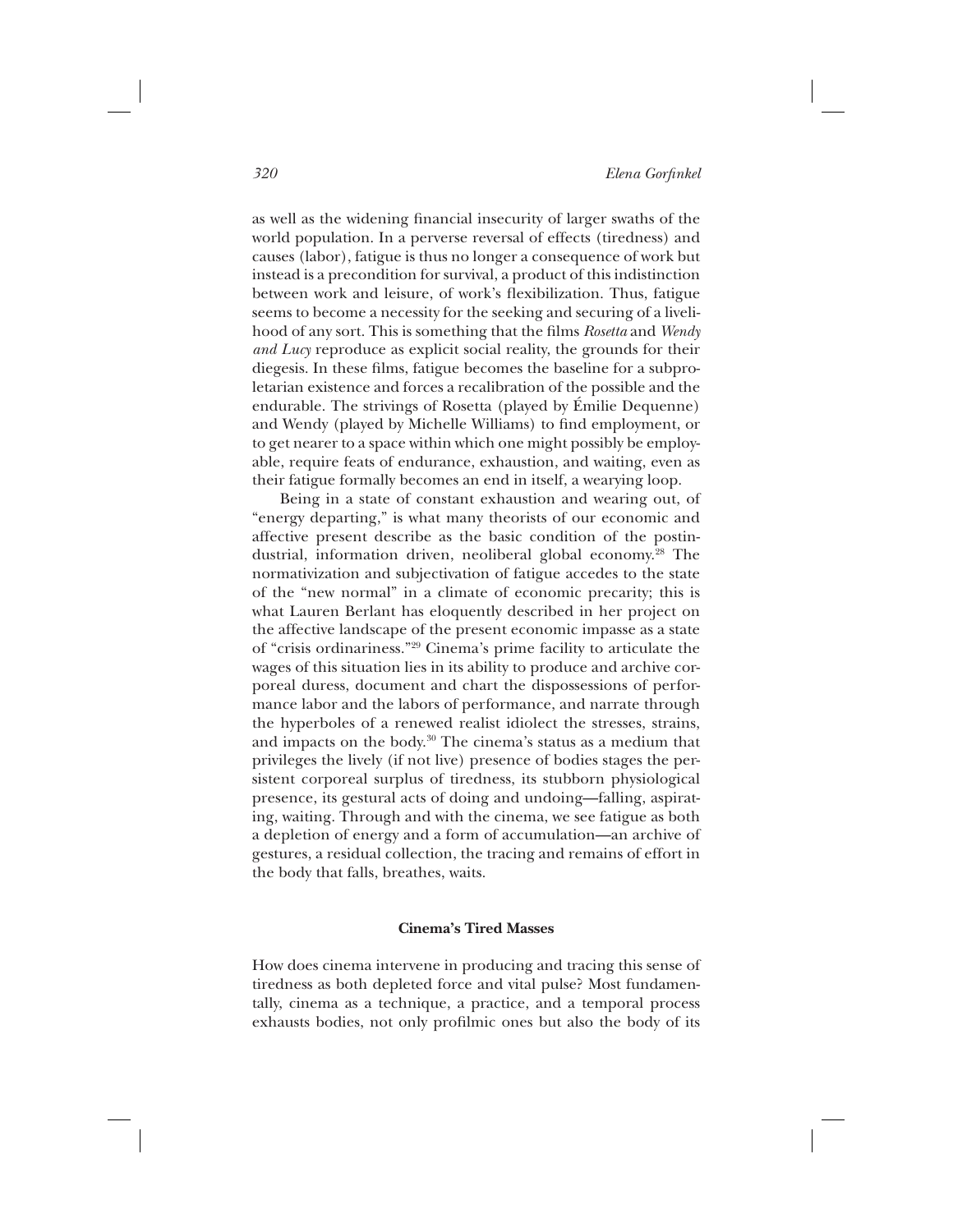own apparatus and of its material, celluloid. But cinema can also provide the register, archive, and index of these bodies' exhaustion. We could say more broadly that fatigue pervades cinema's history, its languorous trace left everywhere.

However, it is difficult to think of weariness in cinema without understanding the medium's historically troubled relation to labor and its representation. Work, effortful human activity, is the essential undergirding principle of cinematic representation, from the Lumières' *Workers Leaving the Factory* (1895) onward. Yet the temporality of the titular action of the Lumières' film indicates work as a residual trace, a space abandoned for the site of nonwork. Harun Farocki, in his film of the same name (*Workers Leaving the Factory,* 1995), an archiving of scenes of workers leaving factories across film history, attests to the ways that the flight of workers from the spaces of work in cinema is a historical convention of labor's elision, one that persists from 1895 to the present and is perversely suited to the virtual tendencies of the medium.<sup>31</sup>

For the bodies in front of as well as behind the camera, what does it mean, then, to film work? Is work a filmable subject, or can it not help but always be converted into the ludic principles of the cinema's affinity and constitution as a commodity form, a site of leisure, pleasure, spectacle? Jean-Louis Comolli provides an eloquent analysis of this representational conundrum in which the filming of work privileges a machinic time and an abstraction of bodies:

Tireless, relentless, the beat of the machines condenses and accelerates cutting off from sight anything in work (in all work) having to do with slow process, with destruction/construction, with decomposition/recomposition, with organic metamorphosis. . . . The undeniable arduousness of work in the steel mill is thus informed, through cinema's magic, with lightness and grace. Representing work means de-realizing it, through the estheticization of gesture and of posture, through the body's ludic mechanization and virtualization.32

The question of whether the history of cinema has effaced the laborious temporalities and harsh realities and exploitations of work has emerged as a crucial one in recent accounts of contemporary production cultures, in historical considerations of industrial, independent, and artisanal labor structures, and buried at the center of representational, ethical, and aesthetic questions.<sup>33</sup> Yet the belatedness of the structure of the cinematic imaginary's insistence on the time outside and after work—in the space of leaving—also connects with fatigue's belatedness, a linkage to the slow processes of labor's pained forms.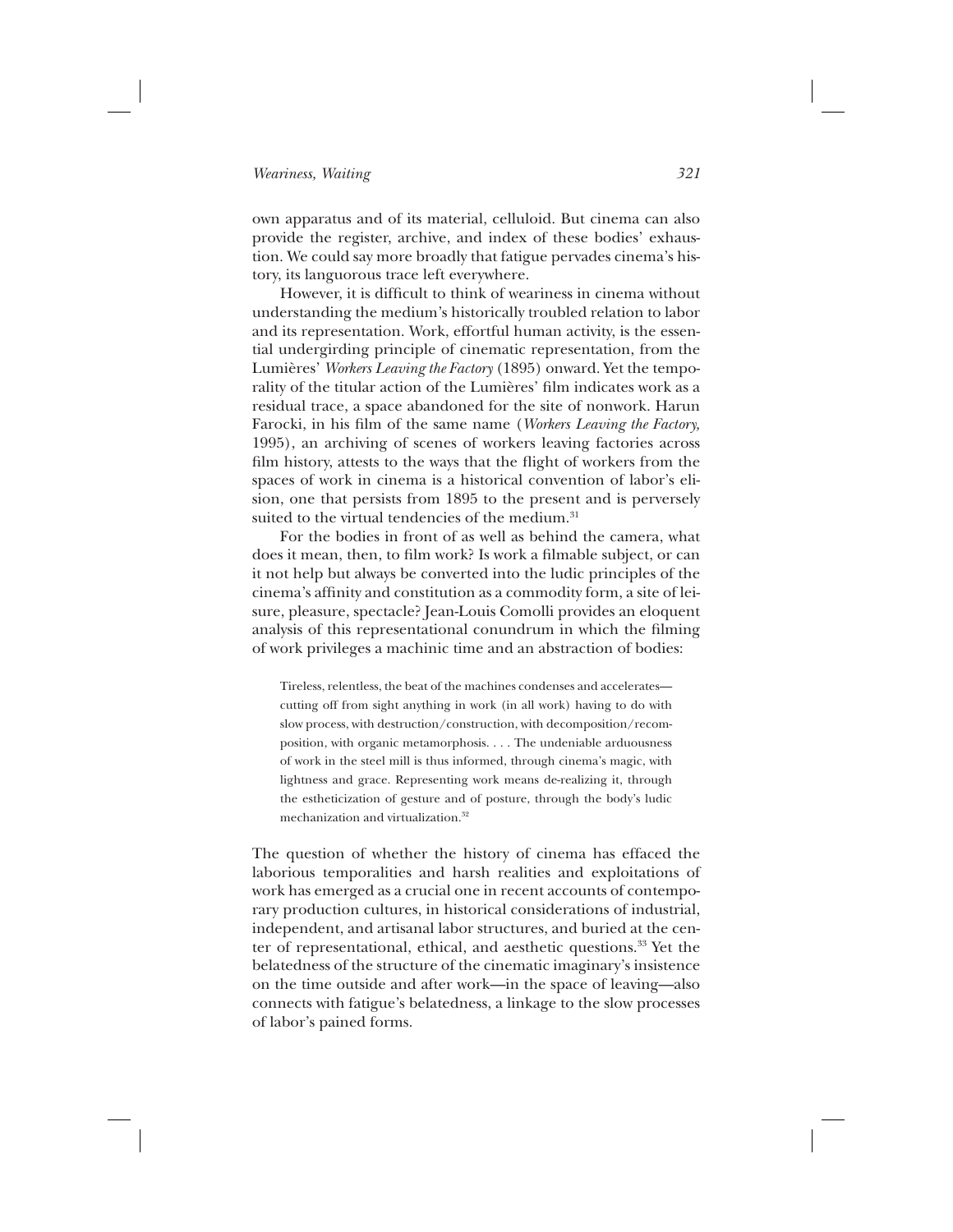The depredations of work on the body of the worker have a wide range of instantiations in film history, from Sergei Eisenstein's revolutionary *Strike* (1925), to Charlie Chaplin's apogee of the illtimed worker's body in *Modern Times* (1936), as well as the psychological wear of the anonymity of the urban white-collar workplace in King Vidor's *The Crowd* (1928). Chaplin's comic disorderliness in the opening of *Modern Times* is one of the apogees of the cinematicization of labor fatigue as a modern occupational hazard. The dulling, desensitizing repetition of factory machines incites the tramp to lose or muddle the distinction between work tasks and nonwork tasks and between the spatial boundaries that define work and nonwork spaces. Becoming a parody of hyperproductivity in the factory, Chaplin's actions disrupt the very space that his body and psyche so slavishly imitate in the regimented gestures of the automaton's mimesis. Chaplin's disruptions eject him outward, his performative excess marked as being unproductive by social institutions: his employer, the law. Replicating a fatigue that cannot help but propel his actions toward delusion, madness, and involuntary motion, Chaplin models the worker's exploitation through a critique of liberal ideals of progress, productivity, and value. Yet even in this canonical example, we confront Comolli's insight that the "estheticization of gesture" in cinema's conversion of performance into nonwork reinstates the premise that a true picture of labor cannot emerge in a medium so slavishly devoted to the ludic nature of spectacle.

As a countertradition to the classical cinema, the art cinema has often been linked to a different kind of excess, what Karl Schoonover proposes is an investment in the dilated durations of "wasted time."34 This mode often features subjects who shirk work, who drift, who exemplify an existential exploitation of leisure and a refusal of the measured time and lockstep of the industrial workplace, who joyously or dangerously luxuriate in indolence and lassitude. This tradition of cinematic idleness—traced from Chaplin's Tramp to Jean Renoir's *Boudu Saved from Drowning* (1932) and to later films such as Barbara Loden's *Wanda* (1970) and Agnès Varda's *Vagabond* (1985)—has deployed fatigue as a figure of existential refusal. Yet in these latter two films we can discern an alternative feminist trajectory of nonwork and antiwork in which the labors of social reproduction are jettisoned in the interest of nonproductive time as well as nonreproductive time, of their wasted capital.35 Wanda and Mona, the weary malcontents who drop out of a socially utilitarian, productivist society, represent a radical weariness archive achieved through other means, through their claim of a right to be weary, finding a route back to their own beatific and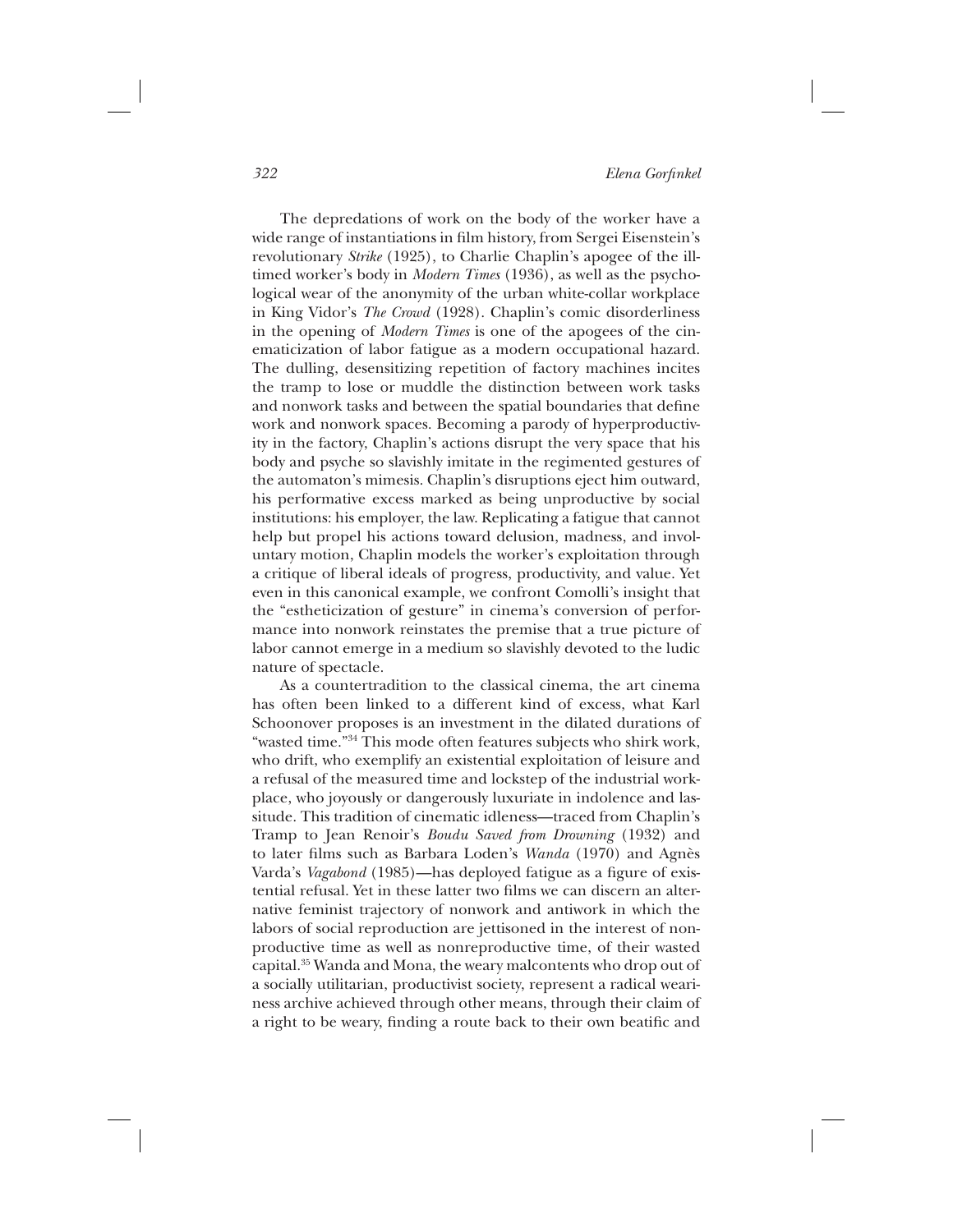risky freedom. Wanda refuses the motherhood plot, giving up her children to her ex-husband early in the film, not in the register of some moral sacrifice or glamorized rebellion, but rather in an act of unambivalent taking leave, finding herself, as Berenice Reynaud puts it, "to drift in the sea of her own insignificance, clinging to unworthy men as a way to avoid drowning."36 *Vagabond*'s Mona shirks all forms of institutional regimentation (work, welfare, family, charity) and normative attachment (friendships, couple forms, indebted relations) with joyous anarchy, choosing to indulge in a life lived "without roof or law" (the original French title of the film). Mona follows the times of her own body, rhythms set to the itinerant measure of her own drive for pleasure. Her life ultimately ends in death through a wearing down, exhaustion, expenditure, an extinguished energy that marks the opening of the film in the image of her frozen corpse in a field. This legacy of feminist, antiwork wanderer films is one that *Rosetta* and *Wendy and Lucy* engage with as a point of departure in a mode of evocation, an inheritance readily visible through the arc of a shared investment in the wearying and wearied female bodies, constituted by drift, dispossession, and enduration.

#### **Run Down, Breathing, Falling**

What does it mean that, for so many, the labor of reproducing life itself exhausts the bodies that perform it and the imaginaries that must forge through this or that way of being?

—Lauren Berlant, "Precarity Talk"

The remaining itinerary I will take here puts in dialogue two art films about women on the economic margins: Jean-Pierre and Luc Dardenne's *Rosetta* and Kelly Reichardt's *Wendy and Lucy.* These films anatomize the conditions of fatigue as a product of social reality while simultaneously partaking in an aesthetic and profilmic gestural economy of exhaustion. Both films present liberal humanist accounts of their female subjects' simultaneous constitution by and exclusion from institutions of work and narrate fatigue as a consequence—corporeal and affective—of the desire to work, the drive to be employed from a position outside it. The work of survival registered in the protagonist's performative exhaustion reinforces the fantasy ideal of a productivist economy of full social participation through labor as citizenship. Yet at the same time,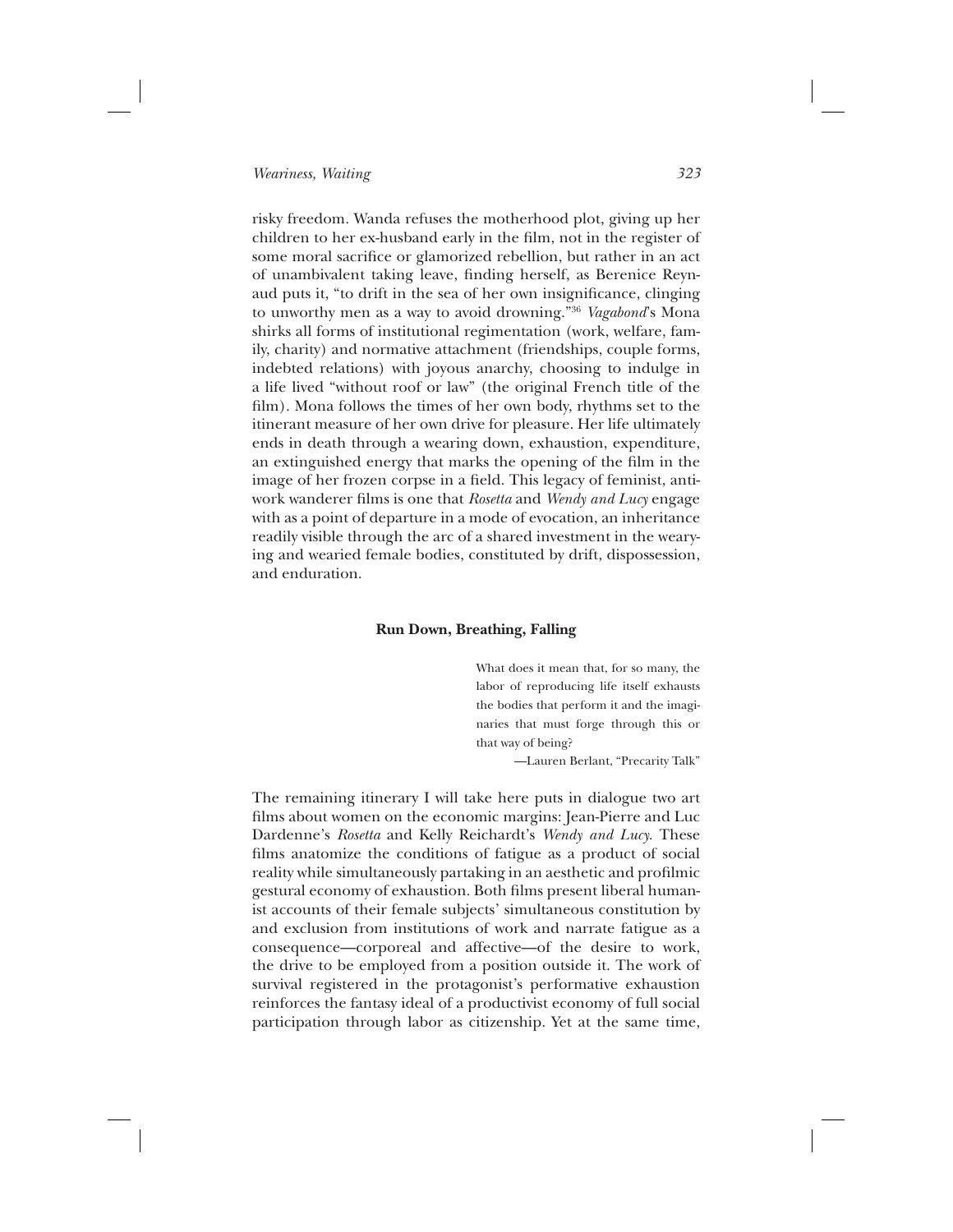we can see the untenability of work as a structure, institution, or habitus: work's succor for these cinematic subjects persists in its fantasmatic accretion of liberalizing subject effects, in an illusion of coherence, as both *Rosetta* and *Wendy and Lucy* show. Berlant notes in describing the Dardennes' films that their protagonists are "actually stuck in what we might call survival time, the time of struggling, drowning, holding on to the ledge, treading water, *notstopping.*"37 In this sense, *Rosetta* and *Wendy and Lucy* challenge their own explicit narrative drives toward their protagonists employment as their successful goal, and through a keenly descriptive register, they edge into a thornier critique that can align with an antiwork or, as Kathi Weeks designates it, a "postwork" feminist imaginary.38 The fantasy of social utility and the capitalist ideology of productivity are both exposed as structures of dispossession in these films by the dogged efforts, ceaseless fatigue, and capacious aspirations of Rosetta and Wendy. Following on Levinas's claim, fatigue here supercedes effort, and effort can only suffice to lurch out from an ever-present fatigue.

Through different registers and referentiality to realist traditions (from neorealism to vérité), these films formally construct durative economies of bodily duress and temporal suspension either in the hyperboles of figure and camera movement in the Dardennes' idiom, or through a syntax of editing, framing, lighting, and composition in Reichardt's. In terms of a metric of speed, *Rosetta* registers a feverish, materialist figuring of ceaseless corporeal motion, whereas *Wendy and Lucy* signals a muted, understated aesthetic of slowness, stillness, and arrest. In these films, fatigue becomes a threshold of a set of agonistic potentials—of political possibility and impossibility, activity and inactivity, motion and inertia, speech and silence. The films' female characters are suspended, even while frenetically mobile, in states of fatigue and waiting. Furnishing a sphere of ironic generosity and thorny sacrifice, tiredness thus presents itself as both a condition for possible action—acting differently, on a different course—and of giving up, giving in, of dispossession—giving up the job in *Rosetta,* giving up the dog in *Wendy and Lucy*.

In this sense, these films connect to what Thomas Dumm eloquently describes as the "politics of the ordinary" resident in the act of resignation—in which the ordinary failures of quitting are given a formalization in the act of "taking leave" of a post or an enshrined commitment, a promise or contract that must be broken. As Dumm writes, a "resignation is an ending that is incomplete. It fulfills the test of a certain difficulty identified with the loss of a world and a finding of oneself."39 This incomplete ending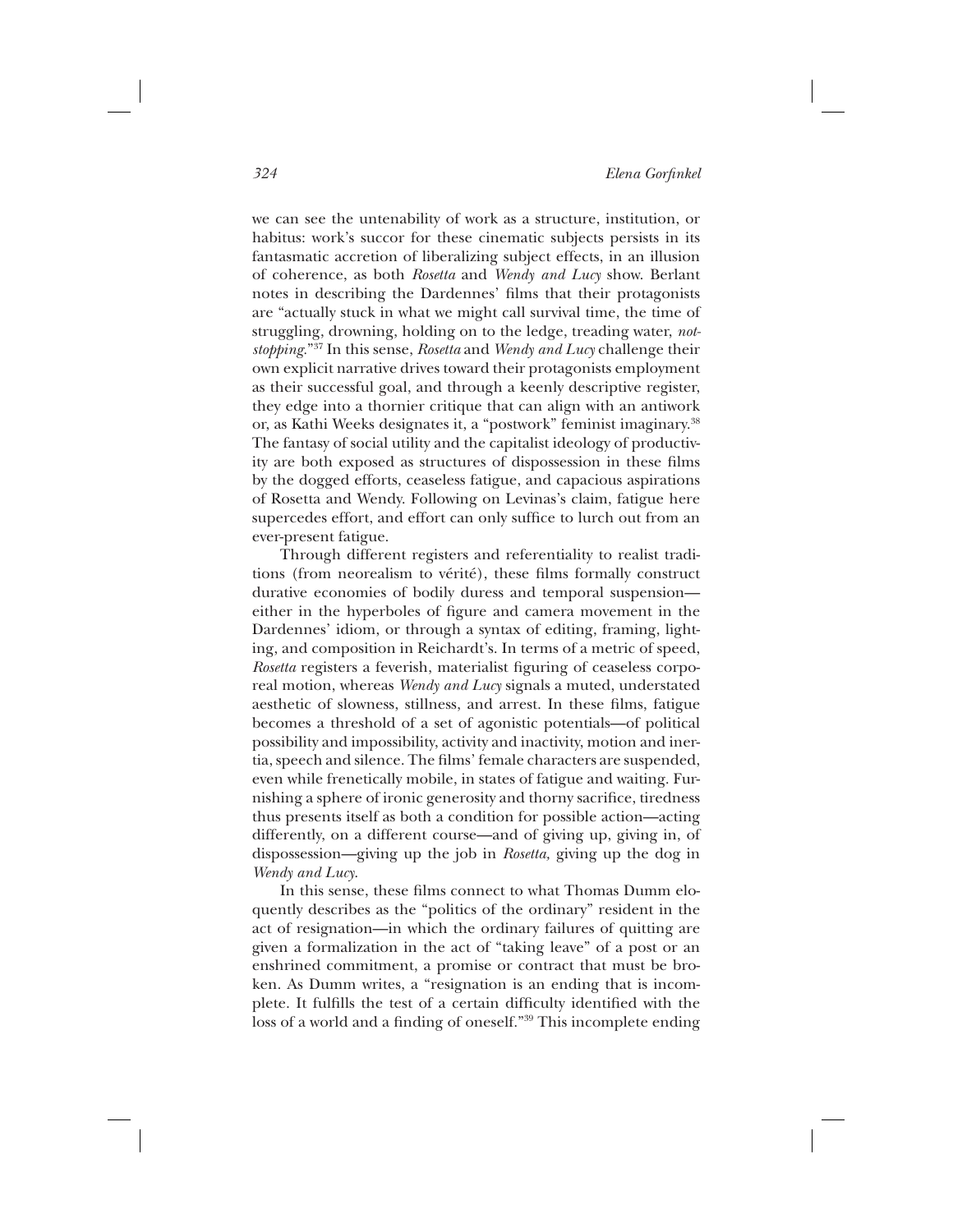registered in the act of resigning reconstitutes, as Levinas suggests, the terms of fatigue as the encounter with one's own duration, tendered in a fundamental solitude.

While *Rosetta* has been said to have "influenced" *Wendy and Lucy,* both films owe much more to the tradition of Italian neorealism in general and to the films of Vittorio De Sica in particular, most notably *Bicycle Thieves* (1948) and *Umberto D* (1952). These affinities rest in the capacity of neorealist cinema to describe the cruelly prosaic conditions of mundane privation, the simple absurdity of scarcity, and the frayed, even if assiduous, attachments that nevertheless persist within such lack. *Bicycle Thieves* introduces the drama of lack and the need of a simple object—a bicycle—as the axiomatic drive of the narrative's motion and propulsion, the quest for a mundane object that can either furnish or deracinate a world. The singularity and scarcity of a friend or a companion animal, as in *Umberto D,* the alterity of such relational possibility, is made appropriately strange by this cinema, just as the "actuarial" logic of costs, risks, and benefits quickly insist on their disposability.40 The political subjectivation of the protagonists in these diegetic economies requires an internalization of the most brutal laws and demands for life's reproduction, for endurance and survival.

Additionally, in neorealism's prizing of the nonprofessional actor whose corporeal labor cements the experience of the cinema's currency and authenticity, we see a set of convergences with *Rosetta* and *Wendy and Lucy,* the ways this currency depends on its location within particularized bodies marked by class, ethnicity, age, race, and gender. The critically consecrated scene in *Umberto D* of the maid Maria, stretching and closing the kitchen door with her foot as she works grinding coffee, gains a bit of intensity with respect to an archive of gestures of fatigue.<sup>41</sup> Maria's actions in this private moment of extension, of tired reverie, of empty "uneventful" time, become emblematic of art cinema's dilated temporality.<sup>42</sup> The notably gendered labor of her character in this minor role, marginal and thus in alliance with the old pensioner, is overlaid with the knowledge that she is pregnant. A sense of expectancy, of a reproductive futurity, is set against the formal expectancies of this scene of nonproductive and seemingly wasted time, even as Maria's body strains to multitask while waiting for the day to begin. This small ritual provides the material convention for a wider observation of gestic habits and rituals in the recent art films under discussion here, as small, minor, uneventful moments, expanded and dilated to serve the crux of each films' narratives, are yoked to women's laboring bodies and temporalities, even while in the service of a nonreproductive trajectory in which self-preservation,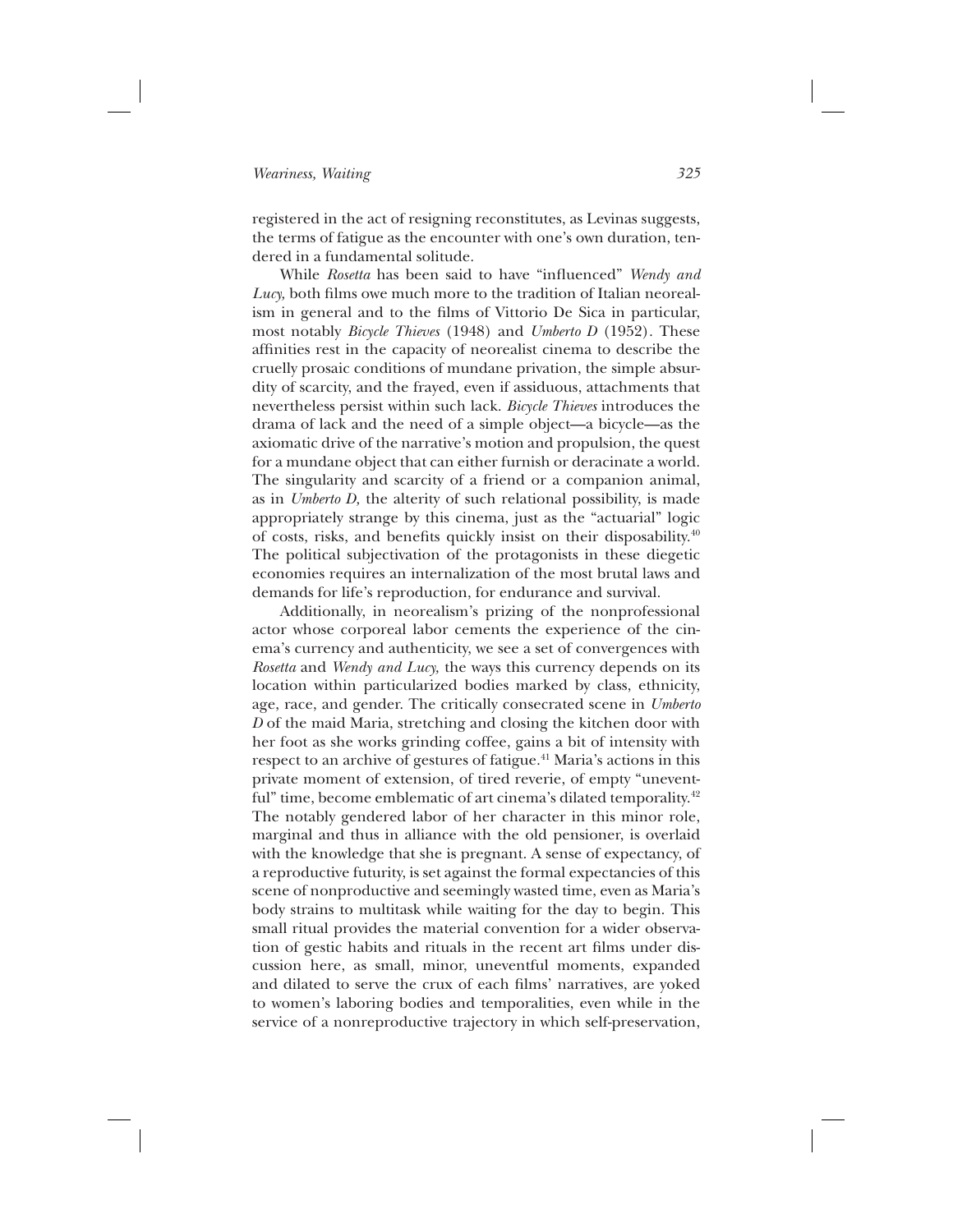by necessity, has primacy. *Rosetta* and *Wendy and Lucy* take up the elements of this quotidian, embodied *durée* as an inheritance but restrain their protagonists' signification of normative conventions of femininity or of sexual desire. This reduction is a symptom of the films' aesthetics of austerity in that their politics of endurance and enduration prioritize qualities of maintenance and capacity over a claim to futurity.

*Rosetta* pursues the titular character through an exhausting itinerary of immediacy, vis-à-vis the Dardennes' trademark mobile camera, often following or hewing close to the young woman's body as she moves through diegetic space at relative speed. Rosetta is constantly in motion, her activity a simultaneous register of her fatigue, showing the complexity of an imaging or instrumentalization of weariness. The film formally presents the sensation of both urgency and the exhausting temporality of precarity, the squandering of the present in a drive for and toward legitimate work. The opening scene begins in the throes of struggling action. Often in jerky handheld midshots, we see Rosetta, her back to the camera, running in white coat and hairnet from one room to another in what looks like an institutional space. We realize as the scene of the chase unfolds that Rosetta is fighting to keep a job from which she has been let go; her corporeal energy is also precisely the field of her inexhaustible exhaustion (figure 2). The uncertainty of any future beyond the minute or the day duplicates itself as a formal device of proximity to Rosetta's vital body, her firm, sturdy gait and bullish recalcitrance representing a propulsive energy that channels contingency through a liberal model of staunch determination, even when that determination is naive. Rosetta needs a job; this is the primary vector of her singular drive, her desire. This drive is set against our rather oblique knowledge of her home life. She lives with her alcoholic mother in a trailer park called the Grand Canyon. Her mother exchanges sexual favors for alcohol and in sober moments mends clothes for Rosetta to sell at thrift shops.

Rosetta constructs a path through this privation through her everyday gestic habits, routines, and idiosyncratic rituals of departure and returning home. We see her trudging through the woods through a secret pathway, depositing her galoshes in a hidden sewage pipe, putting on regular shoes, and running across the highway, avoiding the proper trailer park home entrance/exit. Rosetta also buries a glass bottle contraption, which she uses to fish in a small murky creek at the edge of Grand Canyon. We see Rosetta in pain, using a blow dryer to soothe chronic stomach pains or cramps (figure 3), and stuffing toilet paper methodically into the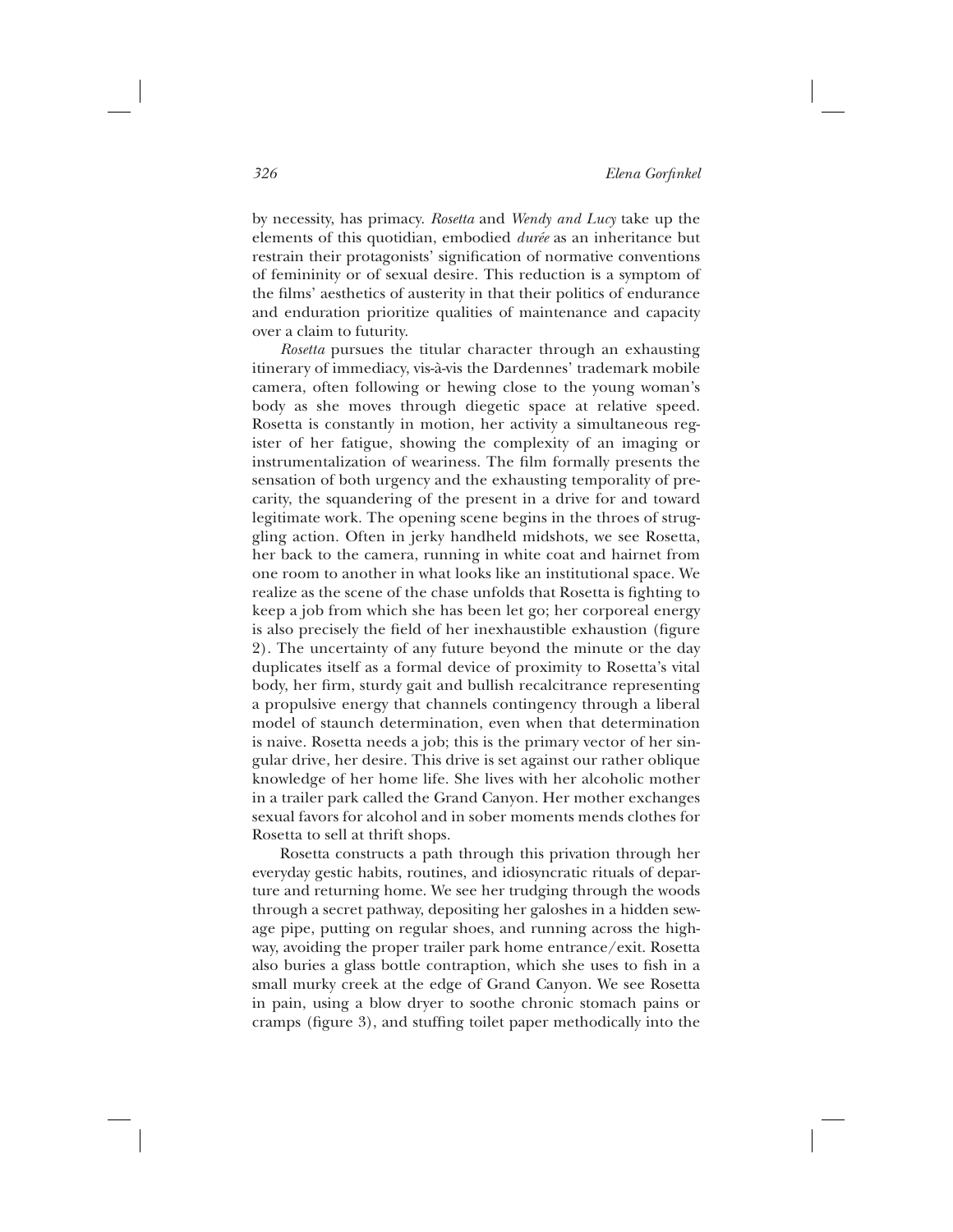

Figure 2. Rosetta running to escape termination.



Figure 3. Rituals of survival and enduration—the hair dryer.

cracks of the trailers windows in order to stanch a draft. These repetitive rituals, actions of laborious, wearying survival, of tending to and tamping down the corners of her world, constitute the temporal rhythms and thresholds that mark Rosetta's relation to the outside world. These rituals agglutinate the conditions of her sociality while also atomizing her willfulness, the force of her will.

The film's ending is a manifestation of the film's formal and narrational strategies in its figuring of weariness and its limits. Film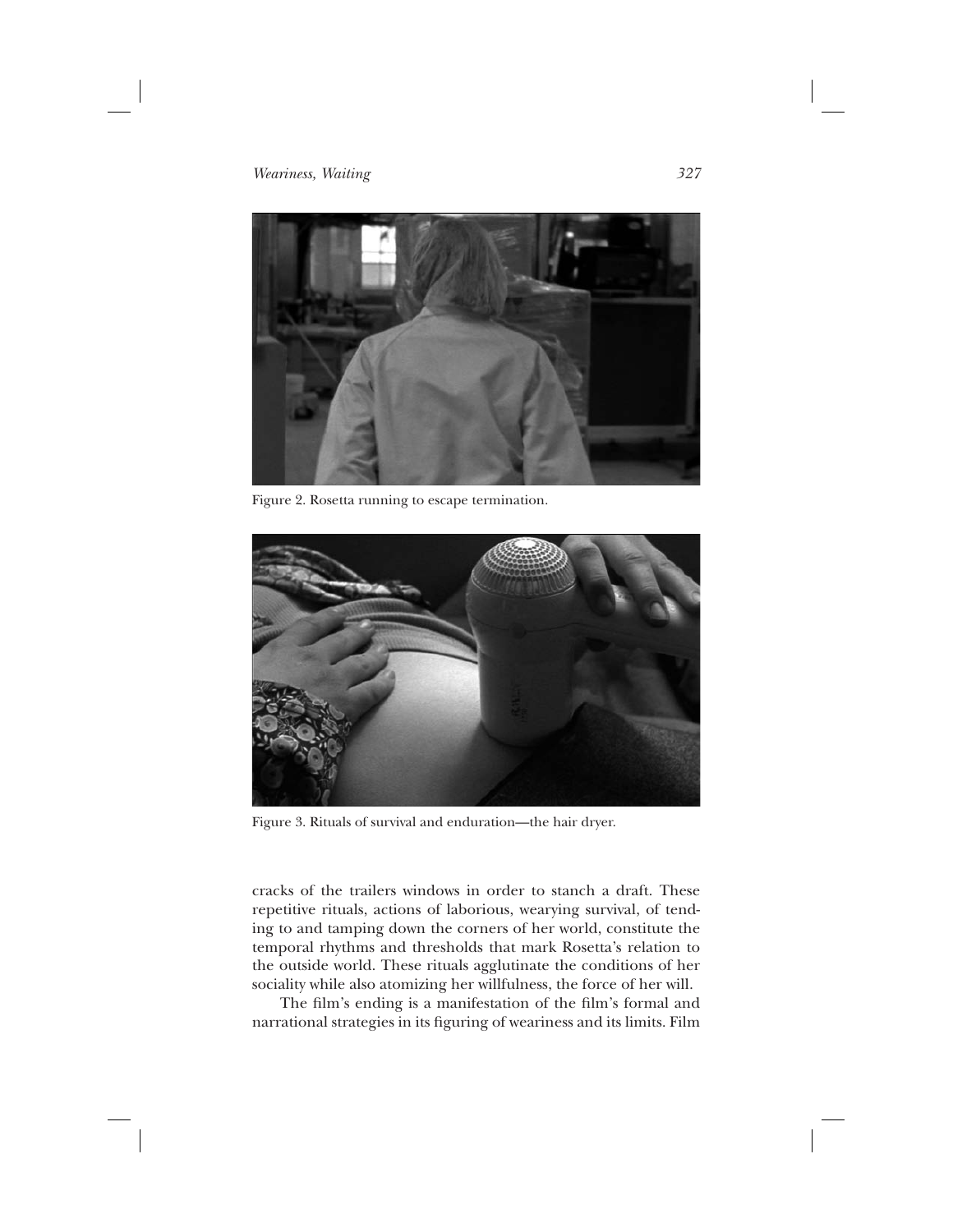

Figures 4–7. *(This page and opposite.)* The gas tank, Riquet, the fall, the end.

endings are the privileged narrative zone of such exhausted and exhausting situations, as they collect the winding or lurching retinues of the drifting characters' actions and inaction in a culmination and actualization of narrative energy and of the wear on the actor's body. As Adrian Martin notes, a particular tendency in slow or contemplative cinema juxtaposes a glacial pacing of profilmic action with endings of incredibly violent or energetically jarring explosiveness.43 In the Dardennes' idiom, which is inordinately focused on movement and action, this feral energy is more evenly distributed, inverted into a constant rhythmic hum of motion; the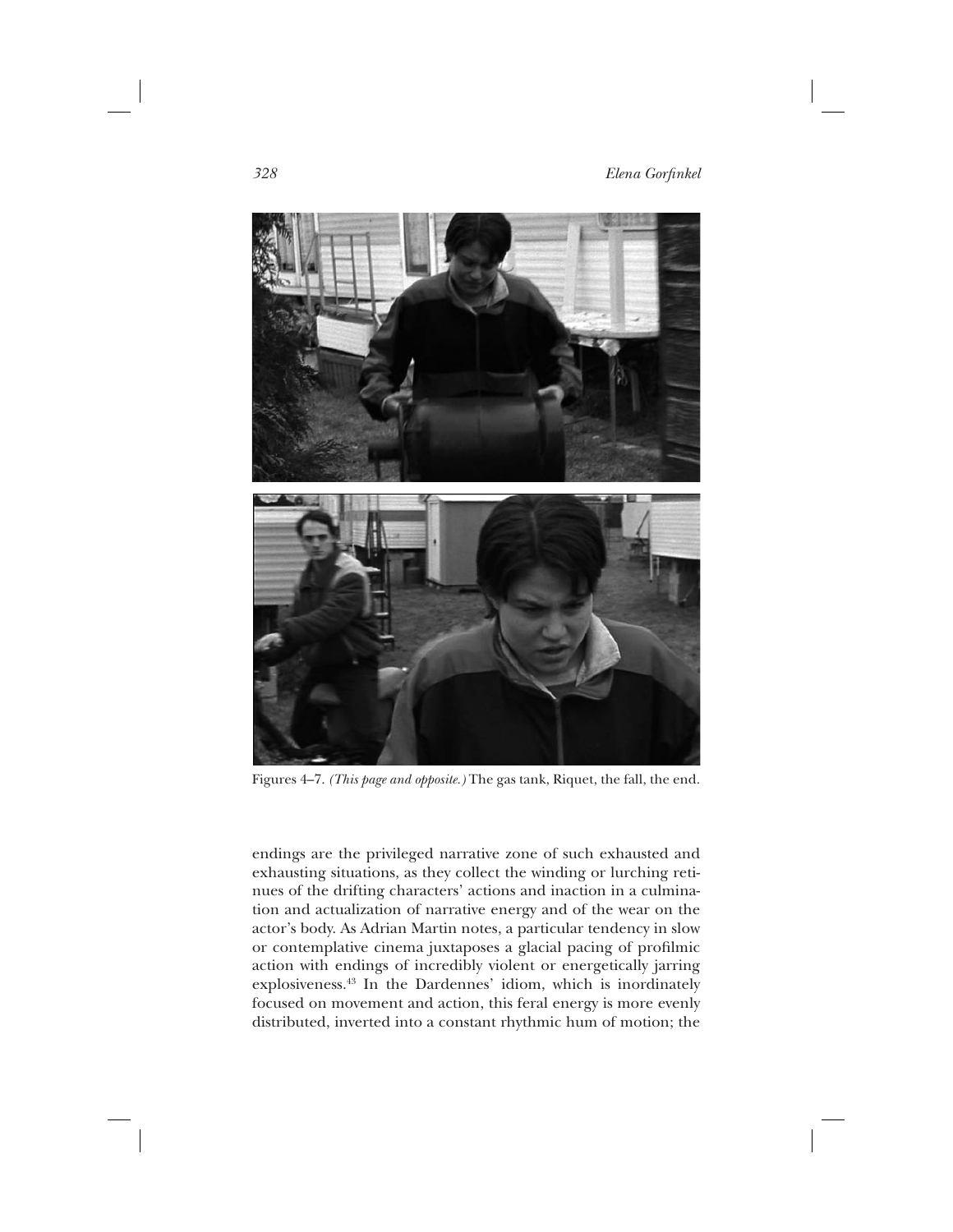

film's ending produces the pitch of an anticlimactic climax in the inverse formulation, in Rosetta's coming to stillness. Rosetta, after having gotten a job at the waffle stand and having made a friend in Riquet, her coworker, ends up getting laid off when her boss hires his nephew. In order to regain the job, Rosetta reports Riquet to the boss for selling his own waffles under the counter. Riquet gets fired promptly that day, and Rosetta, for a short time, occupies a state of relative calm. After she finds her mother drunk and insensate at home one day, Rosetta quits the job, presumably in order to fulfill her sense of obligation to care for her mother. In revenge,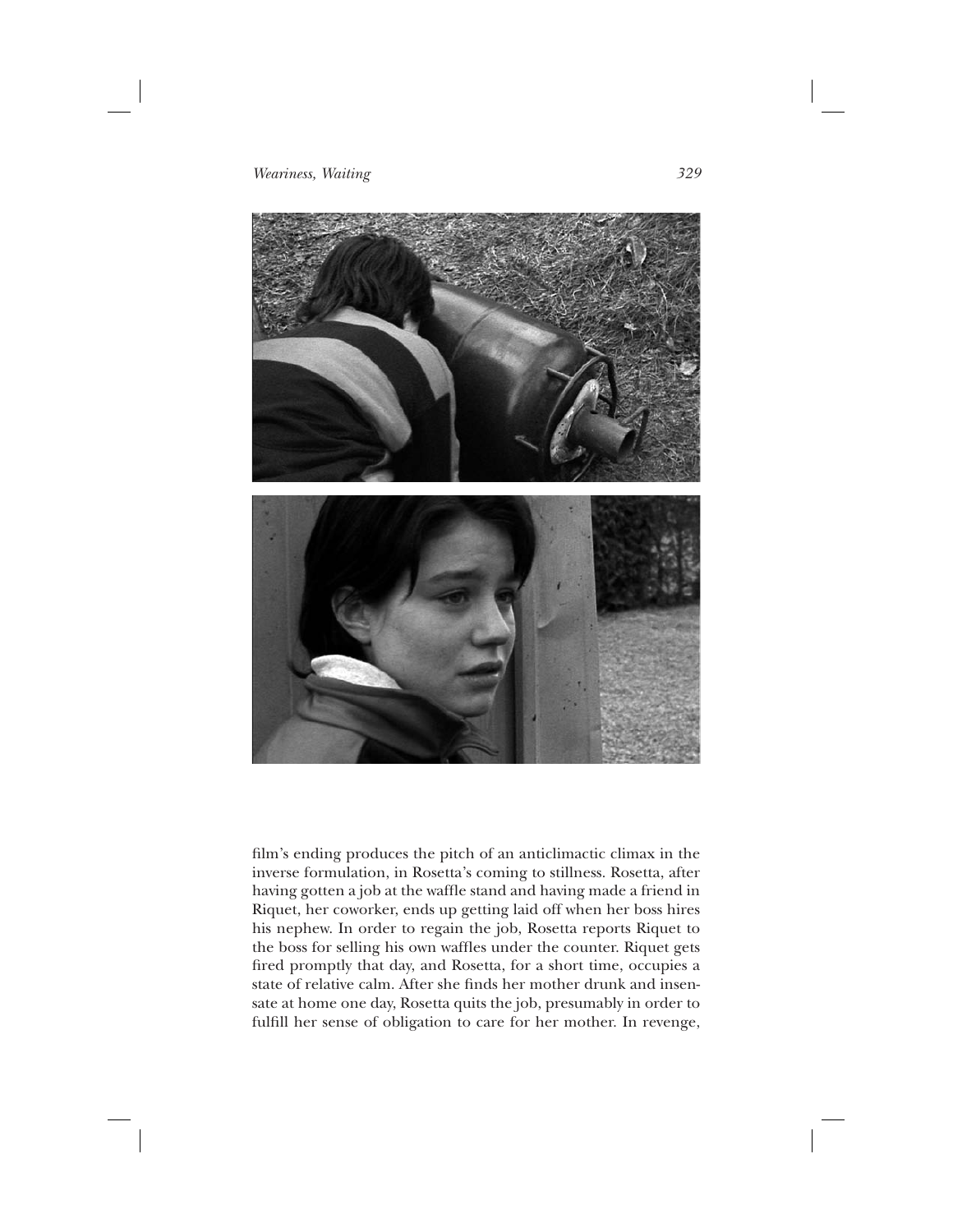Riquet trails Rosetta throughout this latter part of the film, haunting her.

In the final scene, shot in one continuous long take, Rosetta goes to purchase a tank of gas. We can only speculate whether this is part of a suicide attempt or whether the gas is needed for the trailer. The mobile camera follows her in duress and strain as she carries the tank back to her trailer, heaving, breathing heavily. We hear Riquet's arrival via the buzzing sound of his motorbike, plaguing Rosetta, circling her in the frame. At one point Rosetta drops the tank and pauses to throw gravel at Riquet as he momentarily retreats. As the sound escalates, Rosetta drags the tank falteringly, drops it again, and falls on top of it. Riquet circles her noisily in the mobile frame. Rosetta's toughened exterior wavers as she yelps and cries in heaving sobs while lying on the gas tank. After watching her collapse face down on top of the tank, Riquet grabs her and pulls her up. Rosetta stands in close-up with her face slightly sidelong to the direction of the camera, breathing heavily, looking over her shoulder at Riquet (figures 4–7).

A scene of enduration, encounter, and persistent attachment, Rosetta's breakdown, her vanquishment by fatigue, her engulfment in the force of her own exhaustion, is a consequence of the scene's stress on failed relationality. The economistic demand of the socioeconomic world of the diegesis, a brute universe of scarcity—either a friend or her job—has forced Rosetta's choice and manifested its risks in the proximal return and invasion of the frame by an angry Riquet, rendered sonically by the wild buzz of his motorbike, and by his intrusion into a frame dominated primarily by Rosetta's body. Her fall—her discomposure and dispossession, the subsequent pause that it produces in her gesture, a movement into a still pose, into a state of controlled breathing—also suggests something of the arrest of Rosetta's mobility by the contingent forces of relational attachment. Riquet and Rosetta's chaste relationship, even if intensely corporeal and agonistic, is here the horizon of disrupted attachments and nonreproductive, tentative contacts. The film ends on her sidelong gaze and her depleted yet still defiant stalledness, just as it began and was constituted through her ceaseless running motion. Weariness here aspirates into waiting, counter to the propulsive logic of Rosetta's movement, as she is finally run down. Rosetta's collapse also marks an interruption in the incandescent fury of her flushed face and an entreaty that passes through the offscreen Riquet to the spectator.

As close to a direct, unmediated gaze that we get from Rosetta, her depletion could be normatively read as the scene of a potential coupling, deferred or displaced. Rosetta's unmatched sight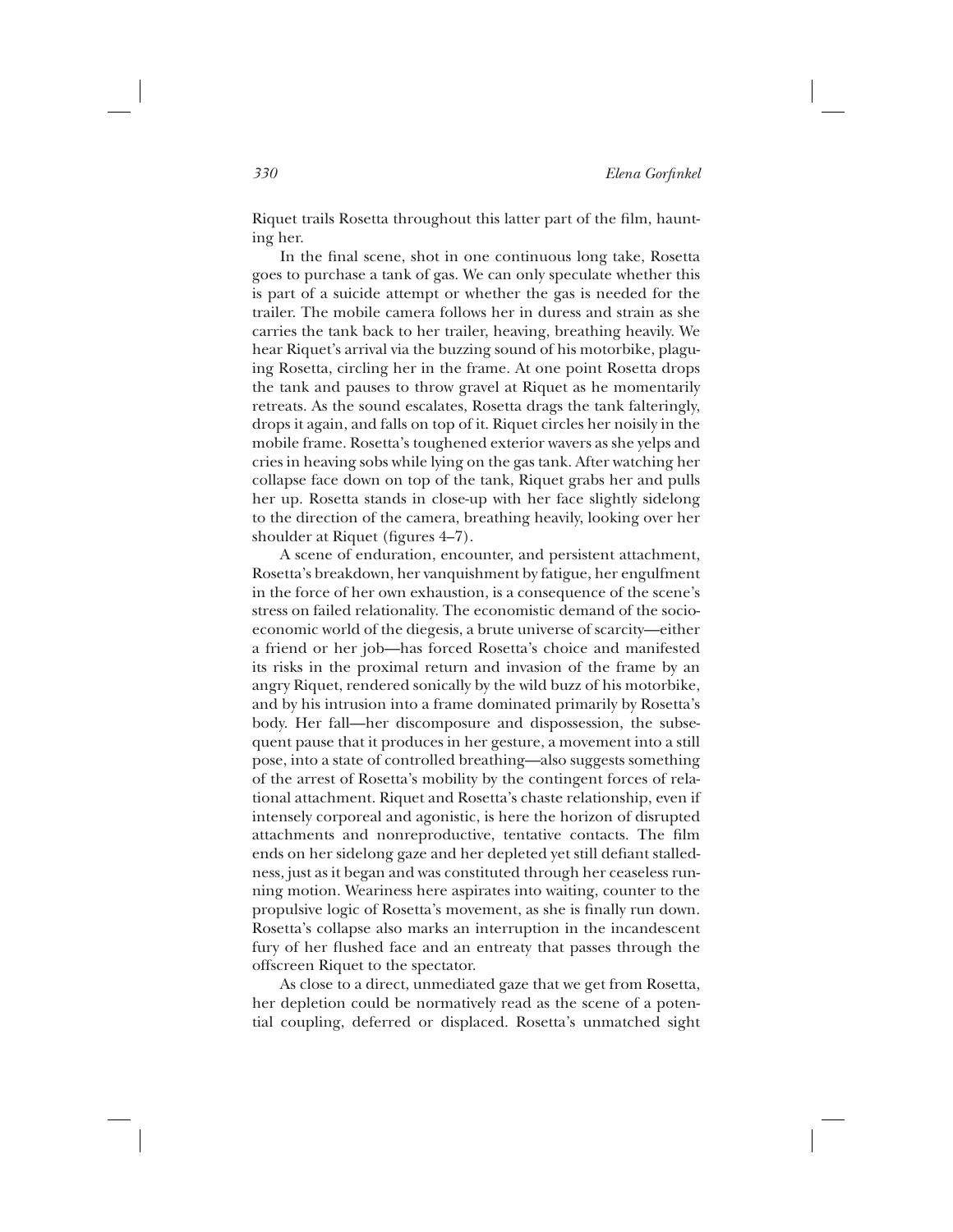

Figure 8. Almost drowning.

line—her gaze, which looks off sideways to the corner, to the edge of the frame—suggests an extrafilmic reality that synchs with the film's final cut to black. If we take Rosetta to have been attempting self-harm or suicide, the scene's implications point to Riquet's perverse rescue of Rosetta through the pursuit. Yet the ambiguous motivations of Rosetta's action are made irrelevant by the mobile abstraction of the activity's goal into the process of pained motion itself. What we have instead is a sense of Rosetta's effortful, hyperbolically driven act of laboring, of endurance, its enduration, overlapping with her oncoming collapse. The structural precepts of Rosetta's movement enact a fundamental anxiety: stillness = nonwork = death. The actualization of the interruption and lagging of fatigue in this moment of her fall signals at once both resignation and lively tenacity. Can a fall be a beginning?

A series of falls haunts this last fall. Earlier in the film, Rosetta chases her drunken mother to attempt to get her to enter substance abuse rehabilitation. Her mother escapes as Rosetta falls into the small creek on the park grounds where she secretly fishes. Rosetta calls out for her mother's help but is left to fend for herself (figure 8). This scene is directly echoed later in the film when Riquet comes to visit Rosetta while she is still looking for work. Riquet too falls in the creek by accident. Rosetta runs away and then pauses deliberately and for too long, agonizing whether to help Riquet, whose employment she so covets and needs to live. In this echoing and breaking with the repetition of her mother's inaction, Rosetta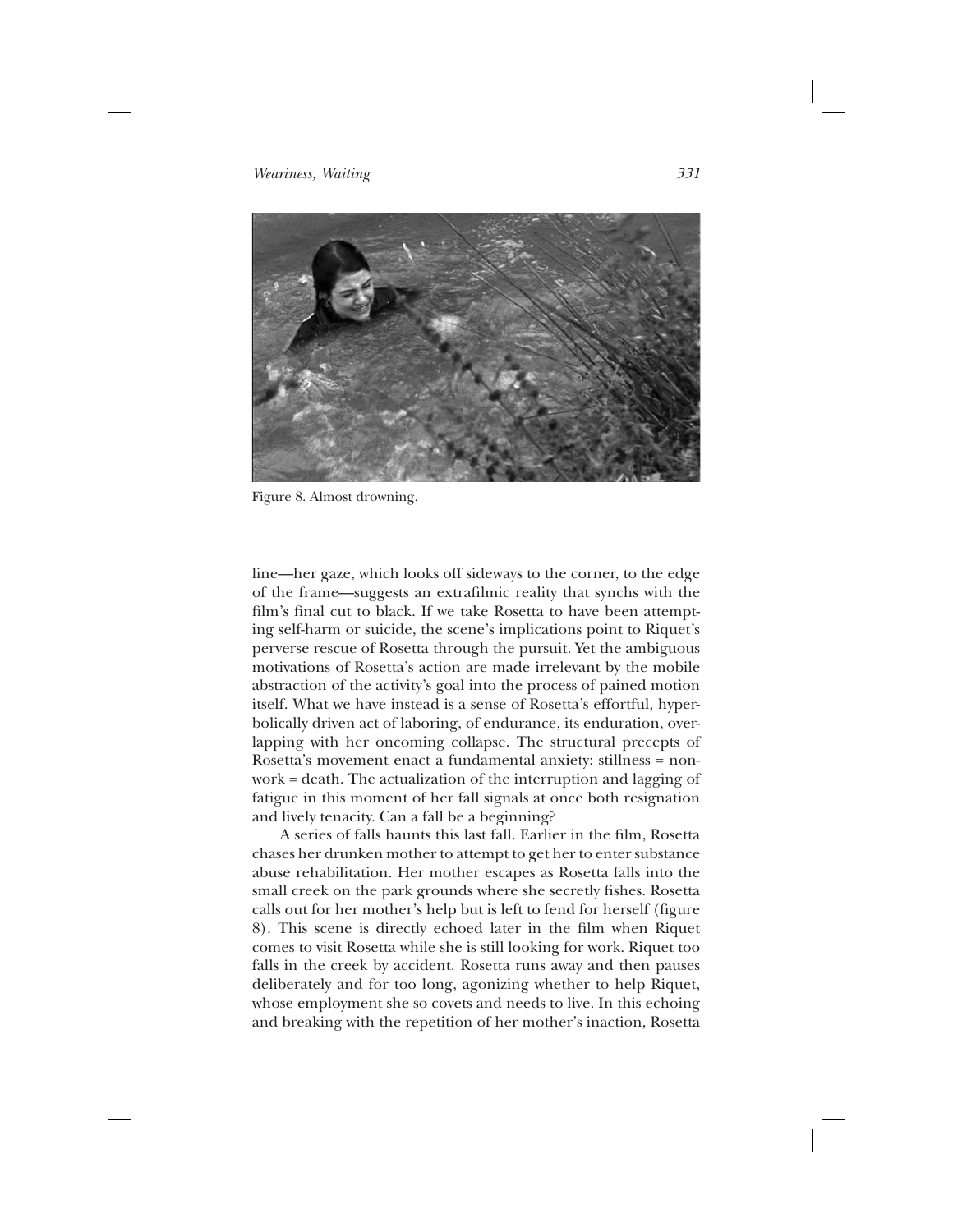finally finds a tree branch and pulls the beseeching Riquet out as he gasps for air. In both of these battles with gravity, the pull of murky water and thick mud produces a trope of falling as being swallowed up, of drowning. In the concluding scene of the film, Rosetta's fall operates differently, as the bog becomes allegorical. It is not clear from what precisely Rosetta is being pulled out from her fall, from despair, from resignation?—as Riquet helps her up with one arm. Janice Morgan suggests regarding the two falls in the water that "the metaphor of 'falling into the hole' and the reality come together, with all of their connotations of losing control, losing one's life, one's identity."44 Rosetta's exhaustion here articulates something perhaps more contingent, inconclusive, and ambivalent about falling and the dependencies inscribed in the figuring of fatigue.

Adding to the experience of the fictional diegesis are the details of performative labor and its extradiegetic elements, which deepen and substantially complicate the viewing of Rosetta's endurance and her exhaustion. The performance of then seventeen-yearold Dequenne, who won a Best Actor award at Cannes in 1999 for the role, fortifies the sensation of authenticity of the film and its immediacy.45 In an interview, the Dardennes indicated that they shot the final gas tank scene ten times and chose the last one, as it was the take in which Dequenne was the most tired; they add that "the moment when she falls is the moment in which we improvised in the frame. We didn't plan it, so those are the happy accidents." Discussing this scene and their preference for retaining a documentary aspect in the film's fictional mode, the directors state that "we try to  $\ldots$  film something that resists us."<sup>46</sup> The intensity of Dequenne's performance is catalyzed by this admission of sought resistance in which the film converts from constructed diegesis into unvarnished document; the despair of Rosetta and the endurance of Dequenne congeal in this cinematic moment as the two forms of labor—acting labor and the physical labor of carrying the tank—are laminated onto one surface. The capacity of Dequenne's female body to bear and to endure the specific demands of the Dardennes' intense form of realism are here made material in the performance and actuality of expiration as enduration, of getting worn out and run down, its multiple confrontations with the possibility of an ending.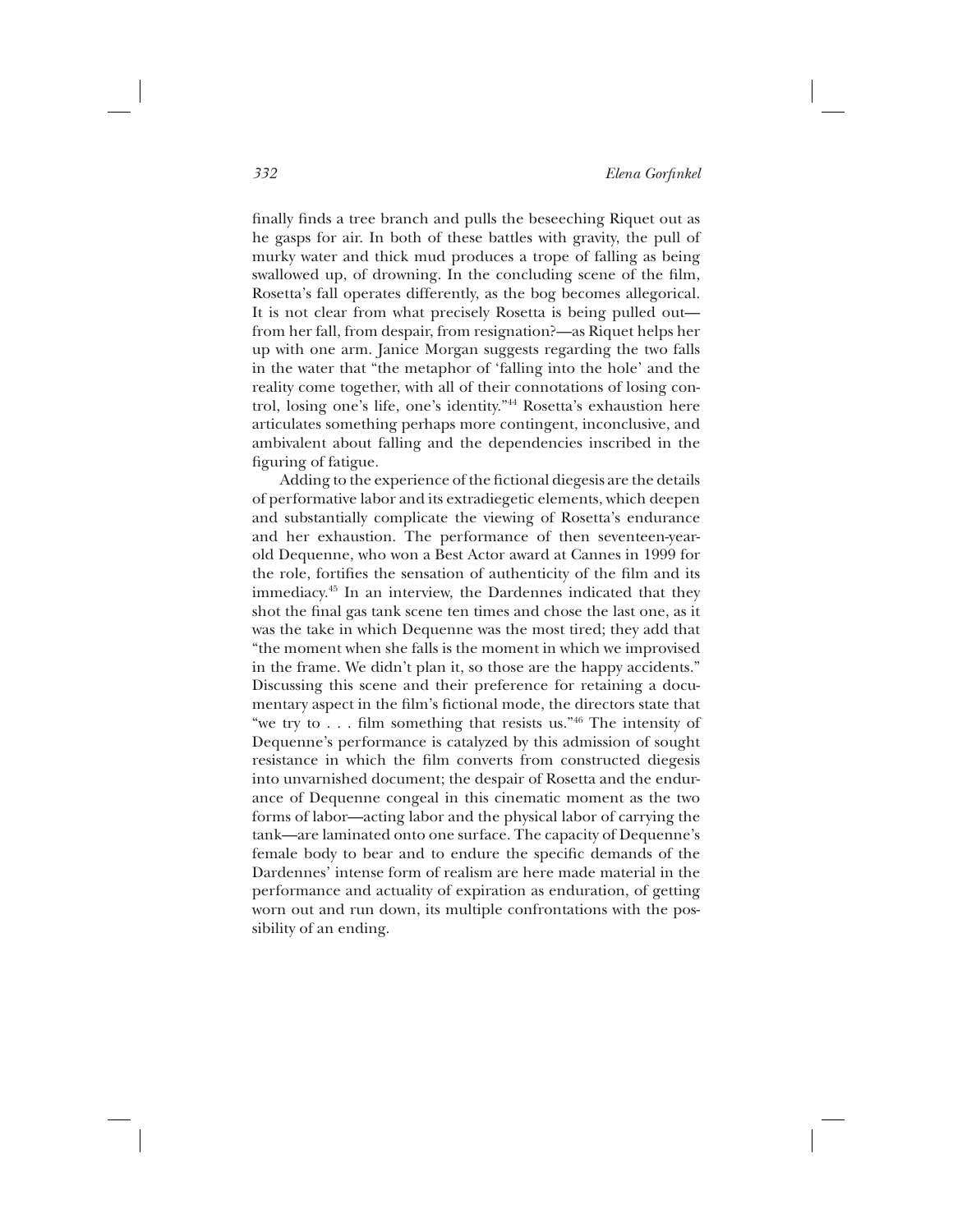### **Stillness, Waiting, Sleep**

Weariness: the demand for a position. The present-day world is full of it (statements, manifestos, petitions, etc.) and it's why it is so wearisome: hard to float, to shift places. (However, to float, i.e., to live in a space without tying oneself to a place = the most relaxing position of the body: bath, boat.)

—Roland Barthes, *The Neutral*

Was there ever actually a time when one could float through one's fatigue? Floating is distinct from falling; in floating, buoyancy replaces weight. Released in the wake of economic collapse in late 2008, Kelly Reichardt's *Wendy and Lucy* describes a woman's life lived at the frayed edges of America's bootstraps idealism, off the grid and without a net. If *Rosetta*'s drive, movement, and propulsion into fatigue produced a sense of windedness, of a gasping for breath, Reichardt's film is organized by a desolate stillness, a temporal arrest that is bound up in the stalling of movement. The film's modesty, its concern with the minimal resources required to sustain a life, is also in a sense an aesthetic ethos that indexes the economic limitations and modest means of the film's artisanal, lowbudget mode of production. In the press notes, Reichardt makes the analogy between Wendy's and the film's economic predicament as a shared necessity for austerity and sparseness.<sup>47</sup> Indeed, Reichardt's often remarked upon minimalism is keyed between a certain naturalistic tradition and a terse aesthetic of undemonstrative perseverance.

Wendy is a reticent drifter caught in a set of escalating binds as she passes through and pauses in a small town in Oregon with her dog Lucy. Wendy is certainly not a joyous malcontent or an existential proponent of a flaunted indolence, such as in the comic tradition of Michel Simon's Boudu in Renoir's *Boudu Saved from Drowning*, who manages to float away down the river from a bourgeois world that attempts to put him to work, to channel his unruly desires, and to make his excesses serve the purpose of social or economic productivity and social reproduction. (Boudu escapes from his own wedding—an arranged reformation of his promiscuously feral libido.) The scale of Wendy's plight is much more modest and grave and far less existential, a minor history of a deflated aspiration: she is on her way to the promise of summer work at a fishing cannery in Ketchikan, Alaska. We do not know about her past, but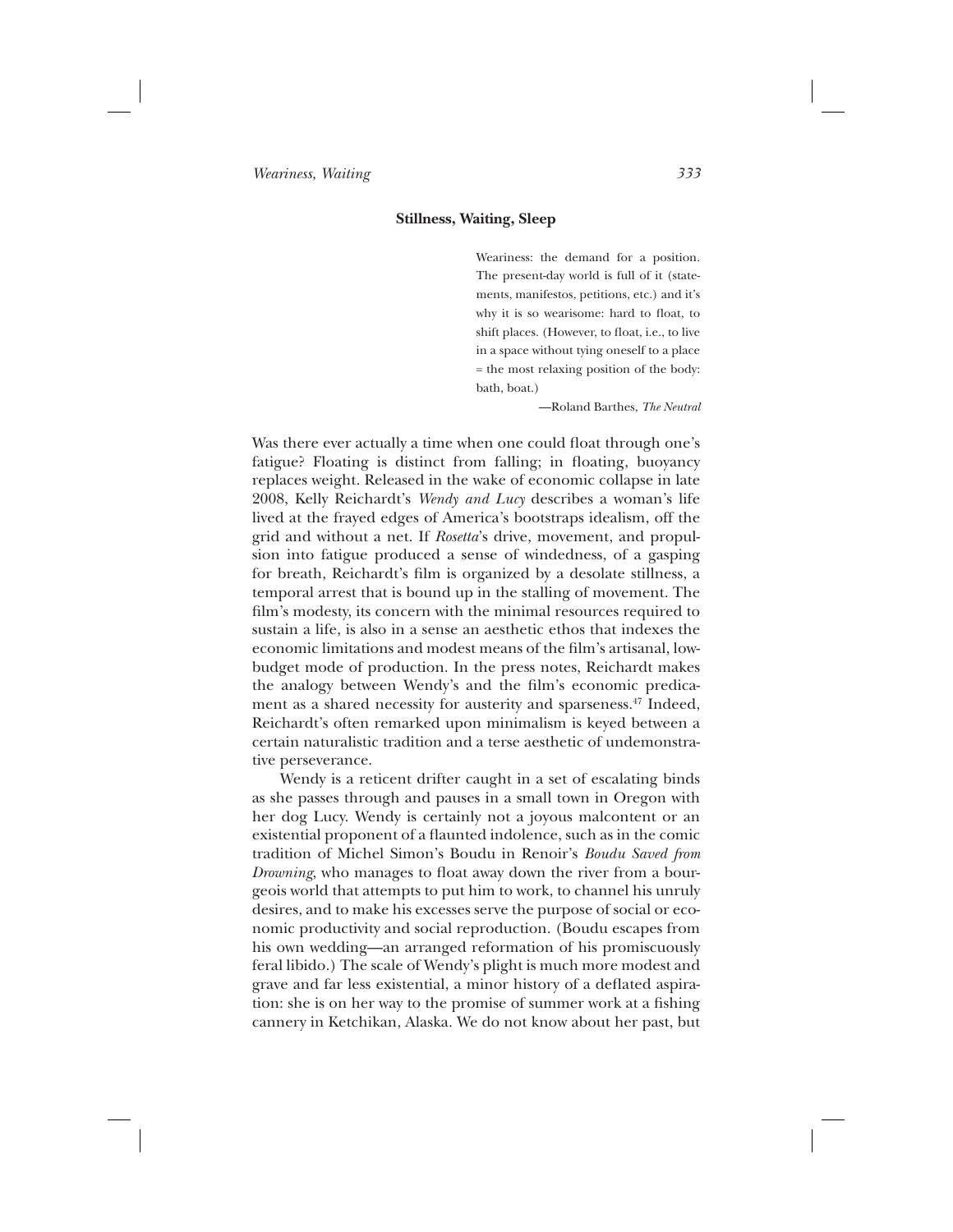we do know that she has little—few origins and no roots. Reichardt is noted to have conceived of the character in the wake of Hurricane Katrina, and Wendy's economic predicament—whose causes are unspoken in the film—is couched in a sense of offscreen catastrophe and loss. The stripped-down narrative is modest in its own right. The story—which at first appears to be couched as a road film, a genre of mythic, masculinist American mobility and individualist adventure—stalls, never leaving this unnamed town. The film precisely and tautly describes Wendy's mounting stuckness as a series of minor events—her car breaking down, an arrest for shoplifting two cans of dog food, the loss of her dog Lucy while she is taken into police custody—create a widening chasm between the aspiration and achievement of a modicum of not even a "good life," pace Berlant, but a life, any life at all.

The detached indifference of the world into which Wendy has arrived is no better articulated than through its failure to appear, to be peopled. It is an emptied-out postindustrial garrison in smalltown Oregon that contains sparse inhabitants, and when they appear—apart from Wendy's only temporary friend and resource, Walter, the Walgreens security guard—they are solitary, single figures or faces on the other side of a service window, or merely blurs or voices at the edges of the frame. The only groups of people we see are the nomadic punks at the bonfire that Wendy encounters at the edge of town and the congregation of disabled and homeless men cashing in cans at the local recycling center. The supermarket worker, the clerk at the police station, and the boys passing Wendy's car as she sleeps inside it all operate on a principle of distance and disappearance, outsideness to the interior panic and dread that Wendy so effectively doesn't allow to creep through into the world of appearances. Wendy is radically solitary, alone with her struggles as they continue to snowball—microevents whose gravity intensifies in direct correlation to their absurdity, smallness, and seeming inconsequentiality.

Wendy's fatigue, like Rosetta's, emerges out of a larger neoliberal socioeconomic field and its demands: one must manage things without anyone else's help, one must get by without asking for handouts, one must be purposive and have goals, one must be obeisant in the face of that world's indifference to your attempts to act at all. Wendy exists and wanders below the line of the cognizable or the noticeable; her plain, clipped, tomboyishly androgynous looks and clothing are themselves a whittling away of any seeming excess, gendered or otherwise. Both Rosetta and Wendy share a certain boyish, adolescent childlikeness, as if war orphans of the neorealist tradition. Their sexuality and energy, apart from the desire for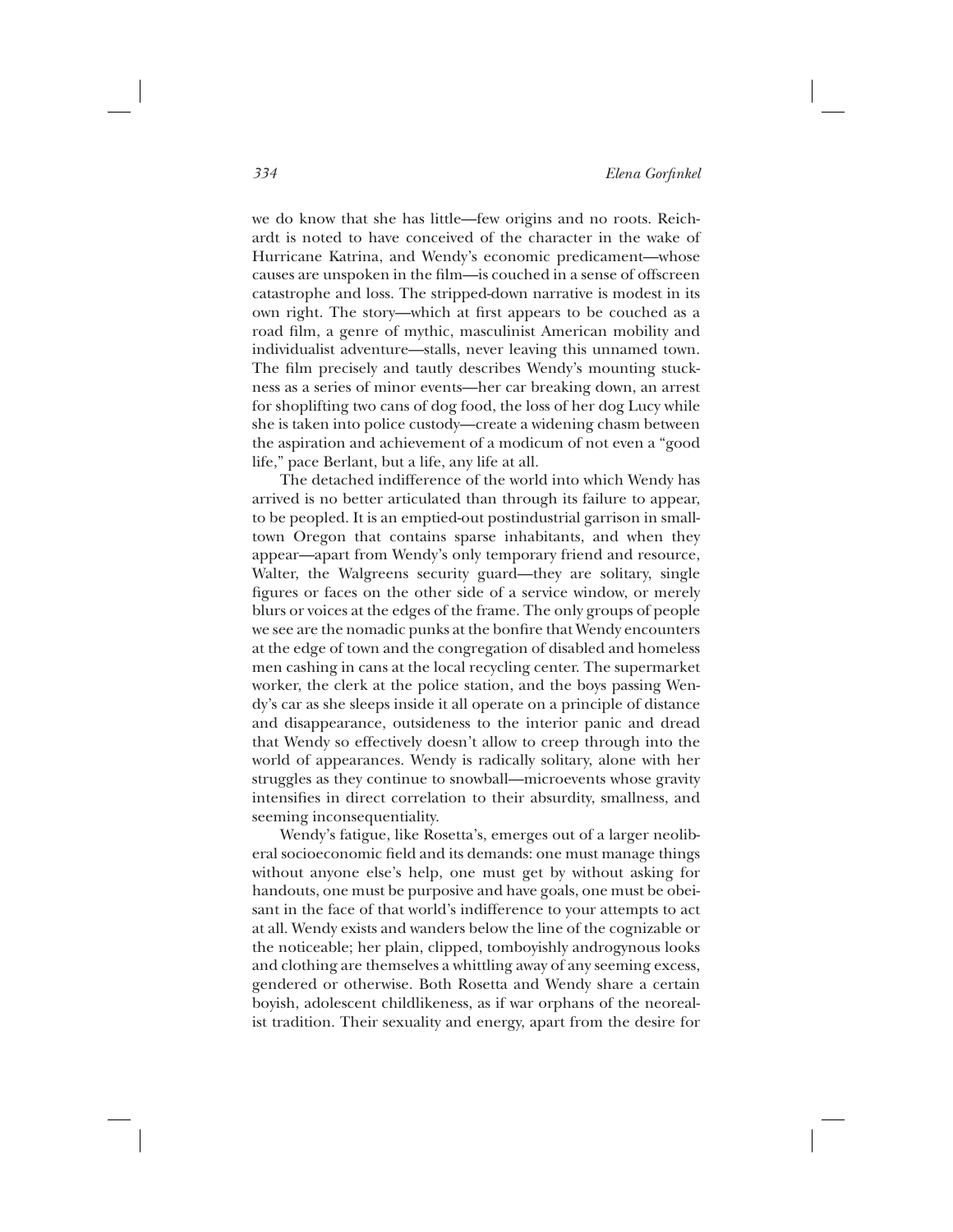the job, or to recover the dog also are considerably tamped down, effaced by the conditions of pursuing a general condition of life, survival, and livelihood. The here deglamorized Michelle Williams exudes a quiet stasis, an aspiration to affective neutrality, her inner emotions and expressions tamped down. Instead of Rosetta's ferocious physical and emotional energy, Wendy barely simmers, even though her countenance evinces a sense of quiet tremulous suffering. In discussing casting, Reichardt notes that "I knew I needed someone who could be very still without coming across as emotionally dead or absent."48 Affecting emotional suppression and a willful exteriorization of blankness, Williams's performance highlights the character's effort to not draw attention to herself and her desire to slip quietly by and through. We begin to realize that Wendy's existence is defined by nonexistence, in the absence of any capital that might produce a trace, a capacity to appear and make herself visible, or to give her a figurative or literal location, a place. She has no address, no job, no credit card, no cell phone. This kind of floating is hardly utopian; it imbues the otherwise casual nature of the revelry that opens the film among the bonfire nomads with an element of unease.

Wendy's performative stillness is itself framed by a compositional arrest and an attention to emblematic shots and framings that often highlight emptied-out spaces and stripped-down, evacuated, or flattened opaque surfaces. Shots of freight train cars held in station, birds resting on electrical lines, bus stop intersections, and graffitied walls suggest an eerie motionless world, wound down in a timeless anachrony. This is the visualization of the dead time of postindustrial arrest, of the hypostasis of manufacturing. Wendy is often framed against the blank or monochrome backgrounds of institutional spaces: generic walls of box stores such as the antiseptic Walgreens, the stained white tiles inside the Quickie Mart gas station bathroom, and the abandoned, closed, or shuttered storefronts she walks by as her search for Lucy begins (figure 9). Wendy's quest for her lost dog, which disappears when Wendy is taken to the police station after getting caught shoplifting, involves as much waiting as active pursuit. She waits for the phone call from the pound while she waits for the verdict on her car from the mechanic. In a number of scenes, Wendy's stillness in waiting, her suspension in this dead time of economic evanescence, is articulated in midshots that feature her seated with arms extended away from her lap or head leaning against a wall. An atmosphere of expectancy pervades the film. Wendy's only remote connection and temporary anchor of support, Walter, reminds her that his job is also to be still, to stand all day and wait.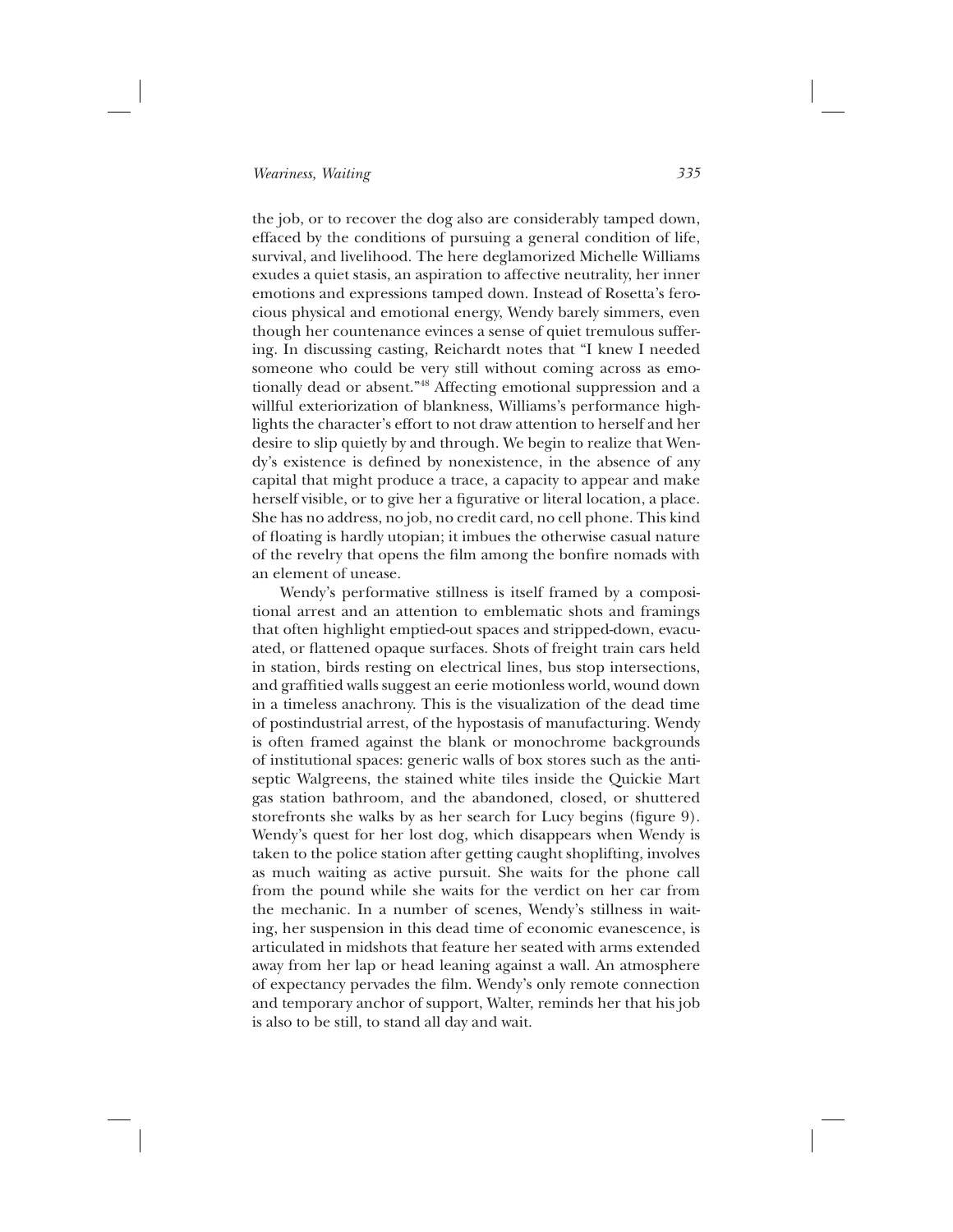

Figure 9. Wendy against a deracinated landscape.

In a moment of realized crisis, Wendy calls her sister's house and talks to Dan, her sister's husband. The conversation is presented in medium shot, as we see Wendy standing encased in a glass phone booth on a busy street, the day getting dusky. We see her—nervously, barely moving, with slight adjustments of her posture—at the edge of the frame as she talks on the phone. Her image is filtered through the blue-green tint of glass as the reflections of cars on the street passing by, sounds of honking and exhaust, and the flashing of street lamps, neon signs, and headlights are superimposed over her shrinking figure, haltingly attempting to articulate her bind (figure 10). The image appears to be filtered through another glass surface, further designating Wendy's transient space, one that is both isolating and exposed to the wear of the outside world. The shot, by virtue of these layers of reflection on the glass, seem to inscribe the indifferent movement of the environment that surrounds Wendy, almost effacing her body—she appears simultaneously worn through, camouflaged, and retracted within, swallowed up by the image in a state of slow disappearance. In this awkward conversation, Wendy is unable to ask for help. Help is a possibility quickly foreclosed by the reaction of her brother-in-law and her sister to her admittance of her current situation as a bad one. The conversation becomes markedly tentative. Wendy lets slip that things are going badly, that she has lost Lucy and that her car has broken down. Her sister gets on the phone and refers to Wendy in the third person—"what does *she* want *us* to do about it?" There is nothing to do, as they are also strapped. Wendy defuses any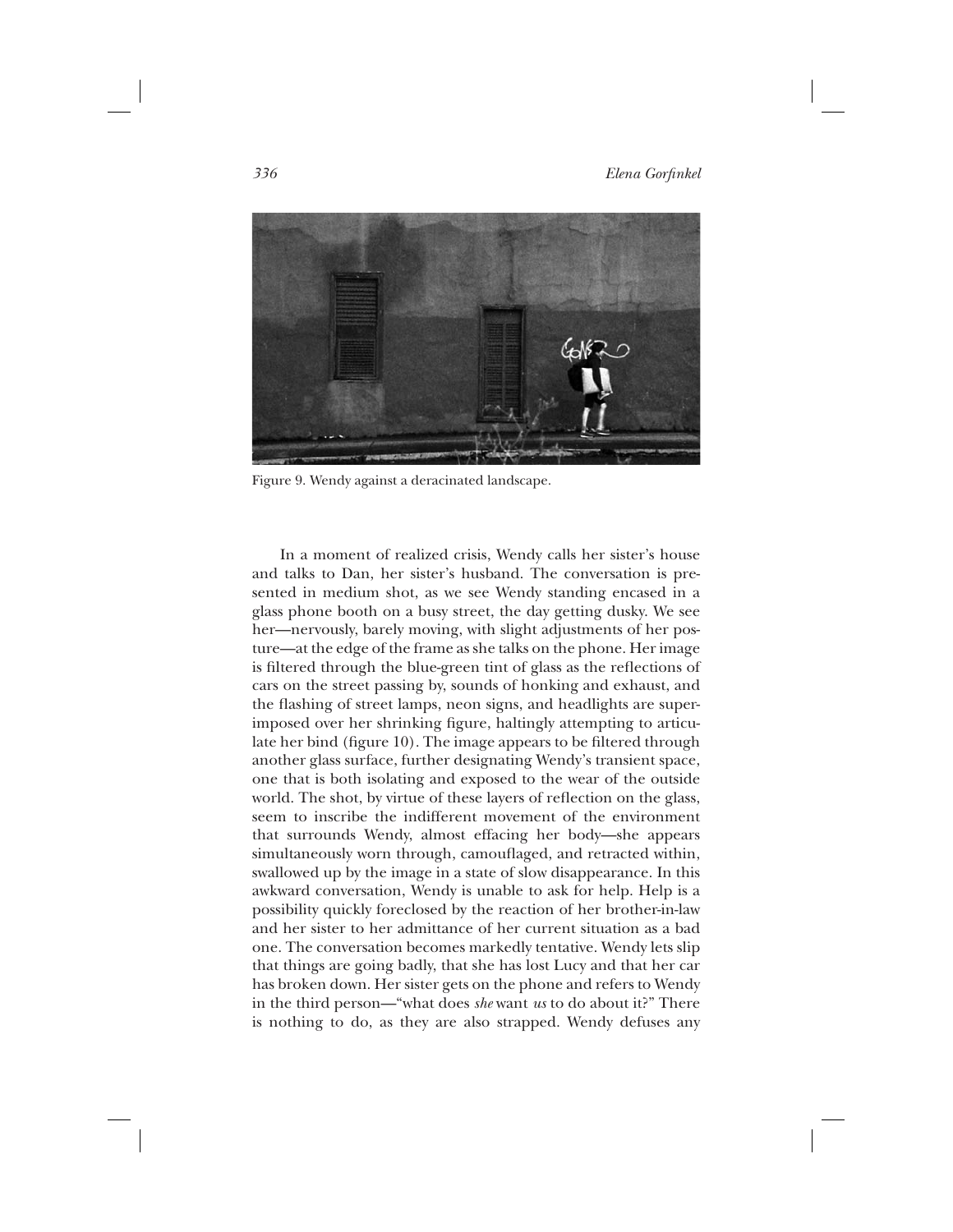

Figure 10. Worn through.

suggestion of her duress, brushes it off. She leaves the pay phone to sit atop her car hood outside of the Walgreens with its flashing, red sign her darkened figure, again in a position of potential disappearance into the darkness, set in relief by the generic white building behind her, lit harshly by fluorescent bulbs (figure 11). We see Walter get picked up by a car in the distant background, a contrast to the prior scene of Wendy's disconnection from her own distant kin. This sequence, its performative restraint, embodies the film's intensive focus on the bind of retraction into debt and the



Figure 11. Stuck in waiting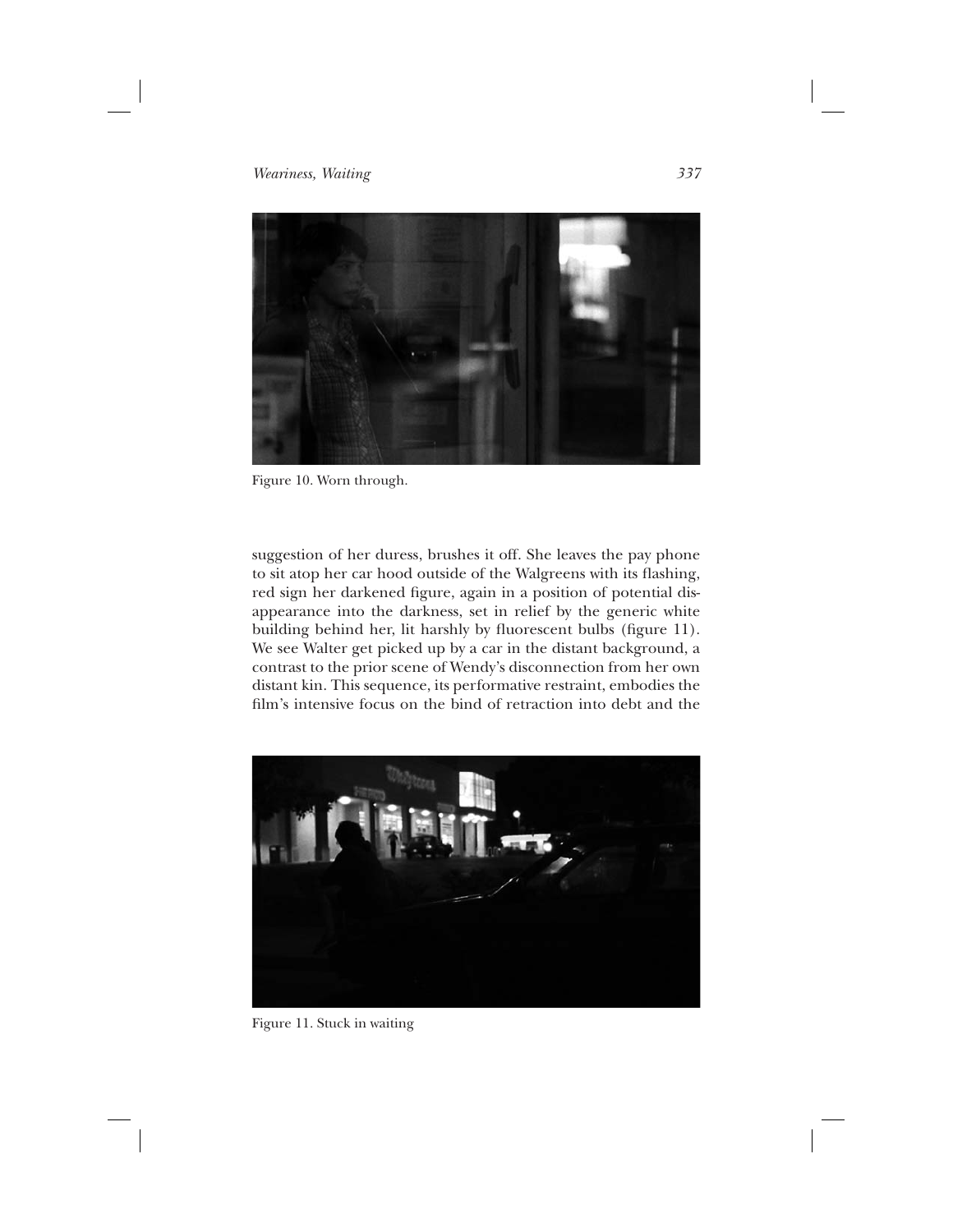





Figures 12–14.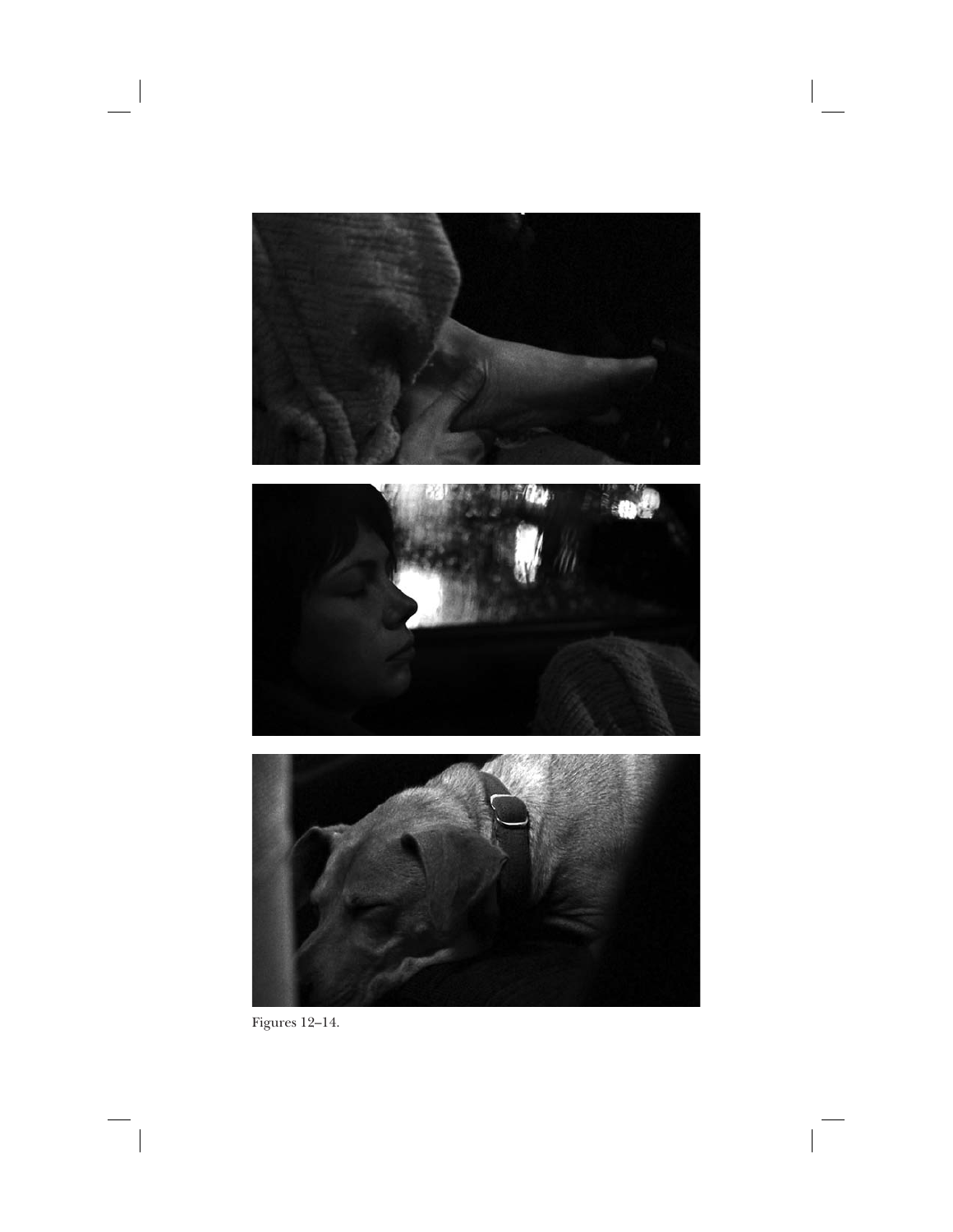exhausting toll that it exacts. Wendy is getting whittled, worn down into disappearance.

All of Wendy's choices are organized by economic frugality, restriction, and anxiety. The spectator is introduced to her travel itinerary and budget in an extraordinarily synoptic scene. Going to sleep in her car on the eve of her arrival in this unnamed town in the Walgreens parking lot, Wendy looks at a list of her expenses as measured against her itinerary. Her doodling and the words "Northwestern Fishery" written at the top of the page indicate her earnestness as well as her dead-end predicament. As she rubs her foot, seen in close-up, we watch her impassive face against the smudged, flickering light outside the car window (figures 12 and 13). As Wendy reclines to sleep, a cut to Lucy's sleepy visage in the car indicates a paralleling and a reduction—human and animal energy depleted, the contingency of a home as precarious as rest itself (figure 14).

Sleep, the other side of waiting, is a consistent point of reference, a state of discomfort and disturbance, and finally an impossibility in *Wendy and Lucy.* If sleep is a refuge from fatigue, Wendy's dwindling sleep spaces and her constant disturbance within them is often a reminder of the harrowing nature of her economic condition, its elimination of respite, and its existence as a fundamental space of risk and uncertainty. Sleep, as Andy Warhol's *Sleep* (1963) can also remind us, is intrinsically private: it requires retreat and cordoned-off property for the fall out of waking consciousness to be attained. Wendy owns little, least of all the luxury of private space, and thus her sleep is the index of her vulnerability, a constant potentiality of rupture and intrusion. Our first scene of sleep described above is edited alongside a harsh waking that starts off the chain of small misfortunes, as Wendy is asked to leave the premises of the parking lot by Walter, the Walgreens security guard. The film's final depredation also involves the disruption of sleep: an awakened or never fully sleeping Wendy (figure 15), who has gone to spend the night in the woods in the absence of the use of her car, is confronted in the dark by a sinister, logorrheic homeless man (played by Larry Fessenden), who tells her not to look at him as he rants about his own treatment as "trash" by the world outside, a world that we realize has discarded them both. The sense of threat and of Wendy's vulnerability as a woman—will this be a rape?—is catalyzed by a close-up on Wendy's face, held in reaction to the man's rambling. Williams's performance of tamped-down suffering in the trembling of her face, attempting stillness but evincing fear, reminds us of the alterity of her drift and her dispossession from private space to which female bodies have often been relegated.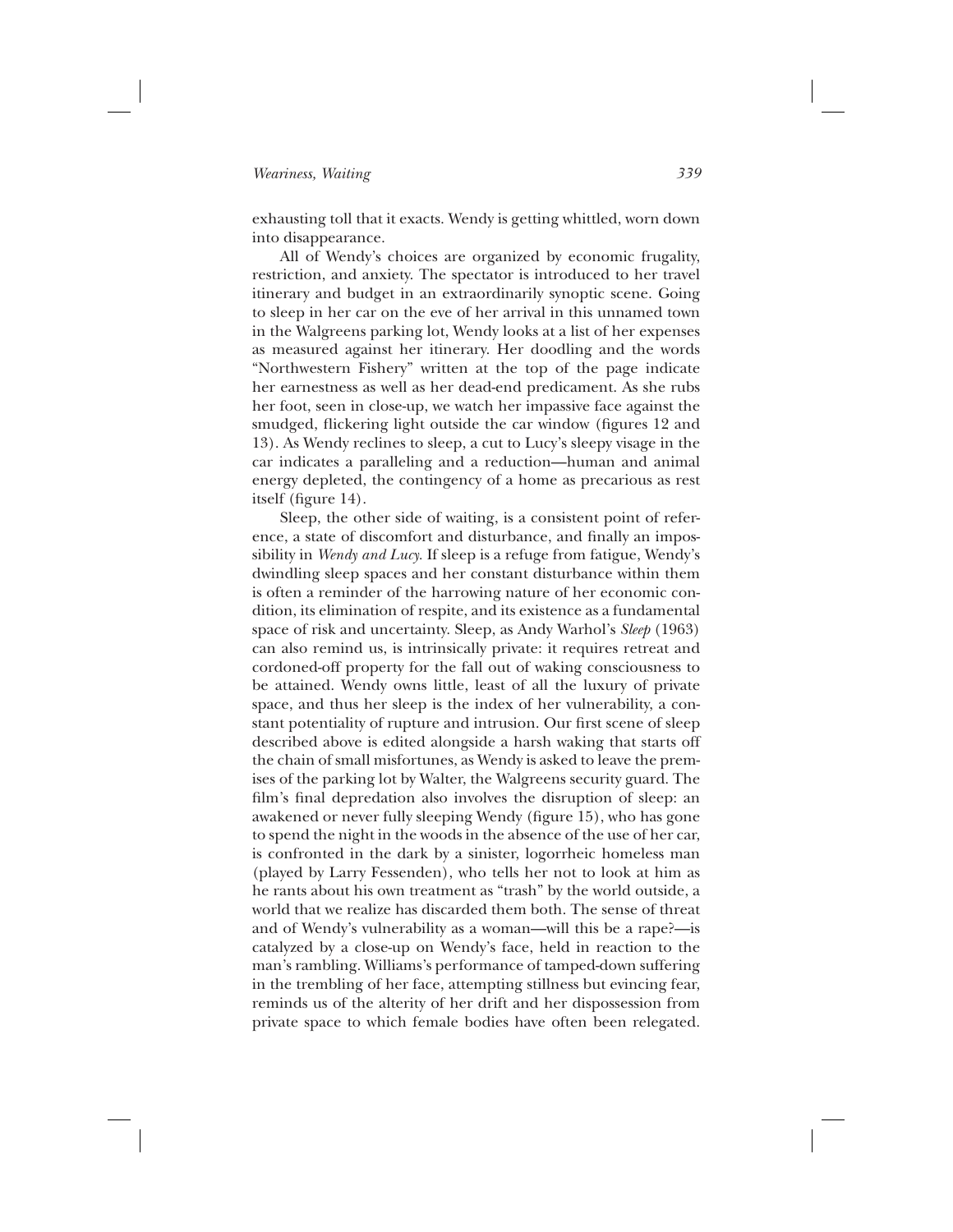

Figure 15. Barely asleep.

Wendy's sleeping situation continually and doggedly reminds the spectator, who may wish to disavow the evidence, that she is in fact homeless and that her fatigue is thus chronic. The other index of her homelessness is also deeply linked to the performance of corporeal rituals of exhaustion, in particular Wendy's bathroom visits to the gas station in which she washes up. The washing scenes are extraordinary in their precision and in their indication of the segmentation of mundane time into blocks of consciousness and shocks of wakefulness. This is the only private space Wendy has regular access to, and thus the bathroom becomes the site of the decomposing and recomposing of Wendy's perseverance, her bare survival.

Wendy's final decision, her act of letting Lucy go after the dog has been found, stands as a supreme moment of performed resignation, of giving up and giving in to the duress and enduring relentlessness of fatigue, a fatigue that can never fully catch up to the effort, the labor, from which it volleys and retracts. Having tracked her devoted quest for Lucy for the bulk of its running time, the film presents us with the recognition of the impossibility of even this animal attachment, made suddenly and horribly unsustainable (figure 16). One is struck by the fact that suddenly Lucy, the dog, is better off than Wendy, the human. Lucy has found a place, a home, a space to float. In contrast to *Umberto D*'s more affirmative ending, in which the dog Flik refuses to part ways with the old pensioner, Wendy's act of resignation is harrowing in its sense of rupture, a break with both the sense of the film's own narrative drive and its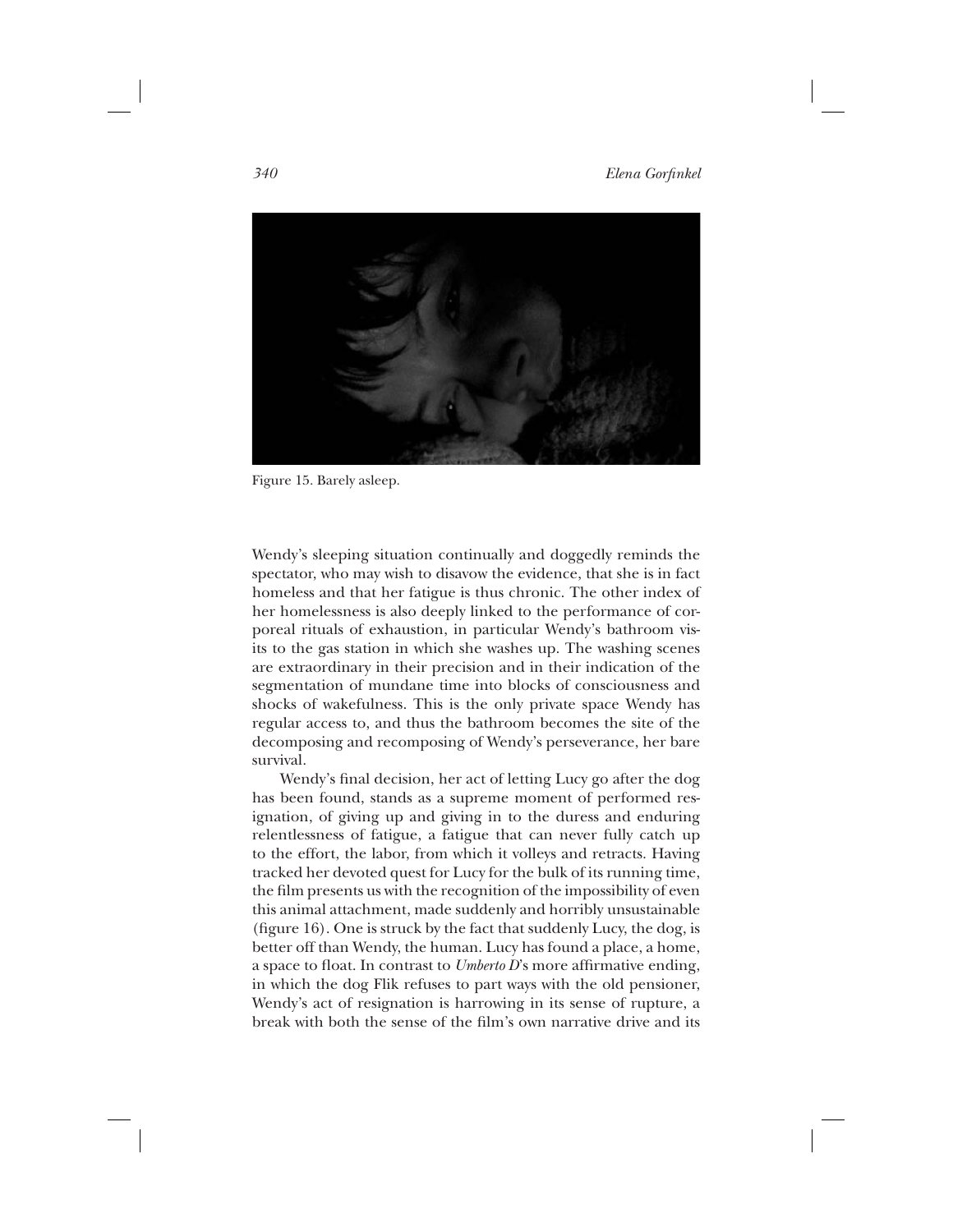exhaustion of Wendy's avenues for relations and relationality. All attachments, not just animal but also human, have been let go. This is enduration positioned poignantly, radically outside productivist, reproductive, and relational trajectories. If, as Thomas Dumm suggests, that resignation signals an ending that is incomplete, resignation for, Wendy also launches her out of stillness, lurching her into a mobile sphere. It is no wonder, then, that we find Wendy returning to and reuniting with the freight train—a motif that has subtly and aurally leavened the entire film from its opening moments. One world has been foreclosed, and a new way of being needs to be constituted in what Dumm reminds us rests in the difficulty of "the loss of a world and a finding of oneself." The pain of this taking leave, the willed rather than accidental loss of the dog, marks the boundary of fatigue as a state of endurance, survival, enduration. Wendy resigns and disappears from the frame, her point of view inscribed from the position of the moving freight train, a mobile shot that indicates a release from stillness and waiting as well as an evanescence into the trope of itinerancy itself.

# **Conclusion**

Wendy's and Rosetta's capacity to live, especially as women, outside capitalist circuits of exchange and circulation, outside of the productivity regime of work, seems an impossibility; the burdens of social production and reproduction exact a cost in the intensity of



Figure 16. The pain of resignation.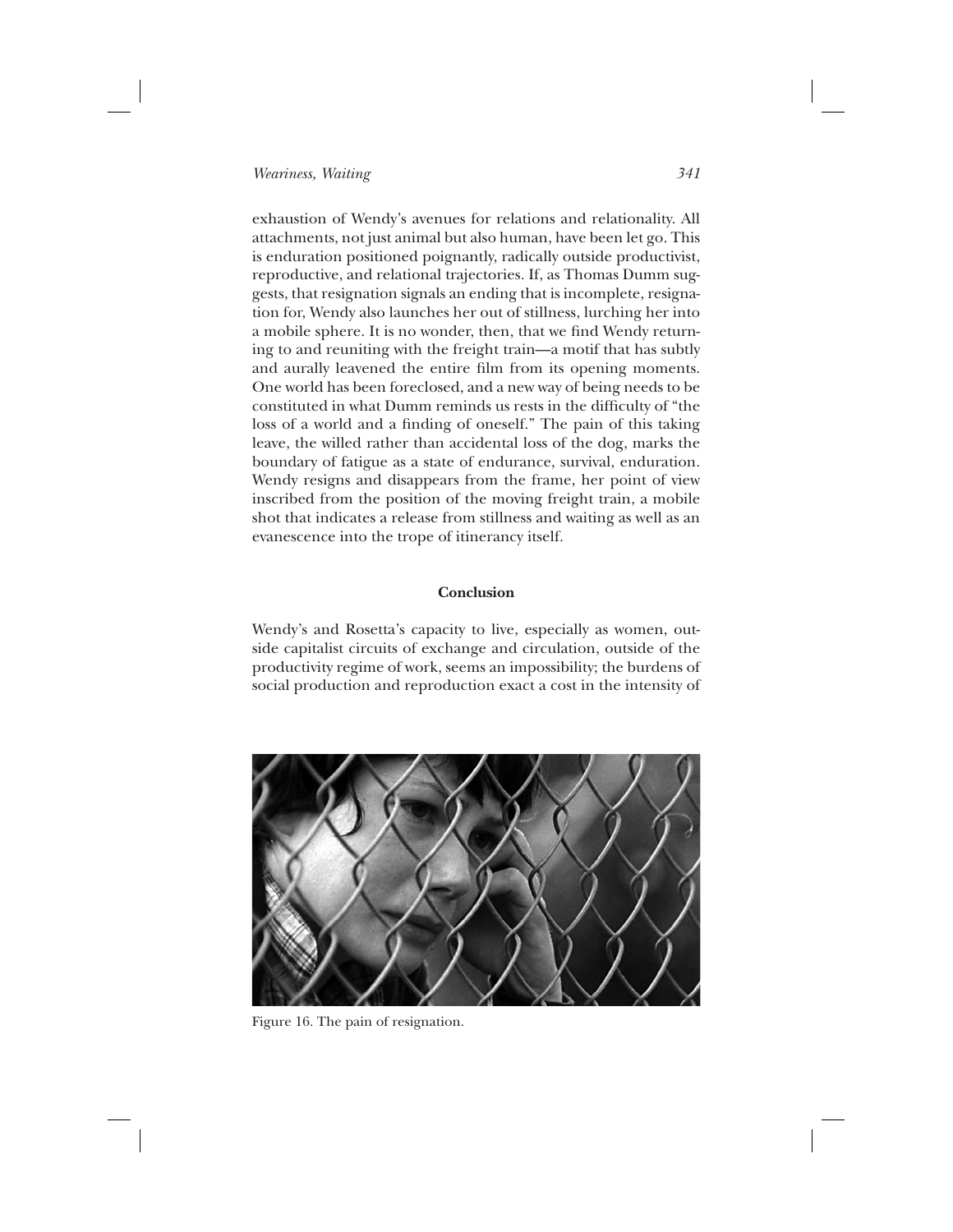the seemingly unendurable. The fall in *Rosetta*—giving in—and the taking leave in *Wendy and Lucy*—giving up—are imbricated with the figuration of fatigue across the bodies of female (non)workers who strain and aspire but fail to be counted and accounted for, to find a place, a ground, within a sphere of stable employment and viable, livable conditions. Is it possible to "get a life," a "life against work" within these circumstances and through these terms?<sup>49</sup> Both films do far more in their gestural and aesthetic economies than in their narratives to critique the institution of work itself and its regimes of social utility, placing an emphasis on fatigue as a baseline symptom of survival, the constitutive condition of early twentyfirst-century modernity.

Making things both possible and difficult, weariness delays, interrupts, arrests, and pauses us in time; weariness draws us out, to reflect, to feel, and to wait. Tiredness is not inaction but instead is a reflexive holding in abeyance, the body waiting for itself to recharge, reenergize, or waiting for a shifting desire, drive, event, or an approaching relation to the world. This event may never arrive. But it is the qualitative expectancy of waiting that infuses the banality of tiredness with its potentiality, a potentiality never shorn of struggle.

# **Notes**

The epigraphs in this essay are from Giorgio Agamben, "Notes on Gesture," in *Means without End: Notes on Politics*, translated by Vincenzo Binetti and Cesare Casarino (Minneapolis: University of Minnesota Press, 2000), 57; Maurice Blanchot, *The Infinite Conversation,* translated by Susan Hanson (Minneapolis: University of Minnesota Press, 1993, 2003), xiv; Jasbir Puar, ed., "Precarity Talk: A Virtual Roundtable with Lauren Berlant, Judith Butler, Bojana Cejic, Isabell Lovey, Jasbir Puar and Ana Vujanovic," *TDR: The Drama Review* 56, no. 4 (Winter 2012): 166; Roland Barthes, *The Neutral: Lecture Course at the College de France (1977–1978)* translated by Rosalind Krauss and Denis Hollier (New York: Columbia University Press, 2007), 18–19.

<sup>1.</sup> I would like to thank Jennifer Johung, Seb Franklin, and Alex Pickett for their generosity, sharp insight, and encouragement during the course of writing this essay. Many thanks to Genevieve Yue and the editors of *Discourse* for their feedback and stewardship of this piece.

2. Needless to say, cinema—and durational cinema in particular—can also exhaust and tax its spectator through its demand that the spectator occupy the work's own seemingly inhospitable or distended time. This would be the subject of a different, if related, study of the phenomenology of art cinema spectatorship in respect to viewing endurance, boredom, distraction, and attentive fatigue but for which space here is limited.

3. For the rhetorical purposes of this essay, I am using weariness, tiredness,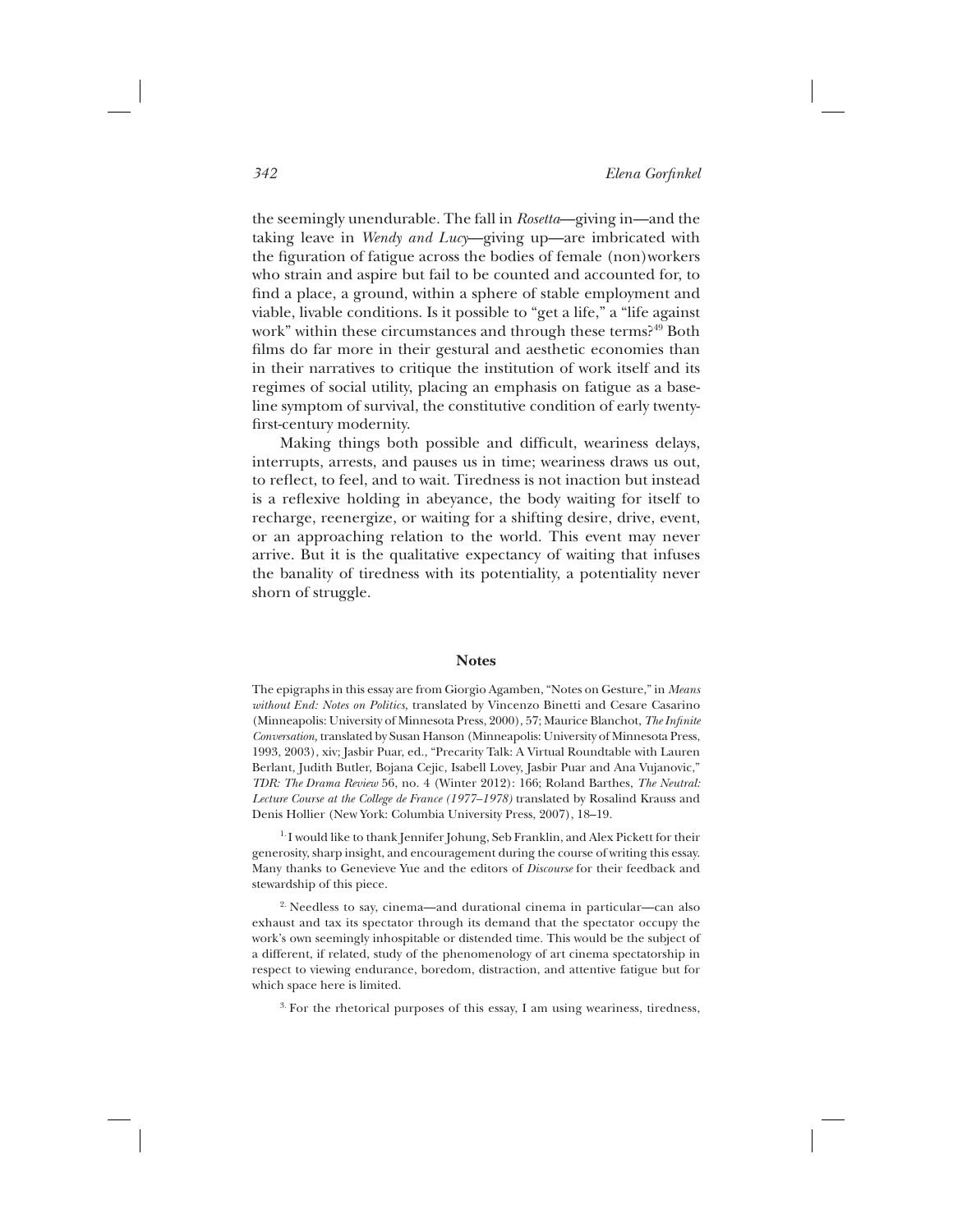fatigue, and exhaustion interchangeably. Tiredness is more productively ascertained in its subtle gradations of reflexive physicality. Gilles Deleuze's text on Samuel Beckett, "The Exhausted," which informs this essay, makes a strong distinction between the ordinariness of fatigue or tiredness as a state that eradicates achievement, a condition of no longer realizing (exhausting realization), whereas exhaustion is when one can no longer "possibilize," in that exhaustion exhausts the possible. Deleuze examines the formal principles of Beckett's works': their relation to the limit of language, their exhaustively permutational form, their "unactualized possibility." Yet in this project, thinking cinematic corporeality and the materiality of performance means not as speedily foreclosing on the potential and utility of seemingly banal, inactive, brutely physiological states—particularly for questions of form. See Gilles Deleuze, "The Exhausted," translated by Anthony Uhlman, *SubStance* 24, no. 78 (1995): 3–28.

4. Gilles Deleuze, *Cinema 2: The Time-Image,* translated by Hugh Tomlinson and Robert Galeta (Minneapolis: University of Minnesota Press, 1989), xii.

5. Ibid., 189.

<sup>6.</sup> The marginality of both modes of production (and implicitly their distinction from Deleuze's grounding in an account of the art cinema) as well as their proximity to each other in this section of the book is striking. Experimental cinema is represented most overtly by the narrative driven Morrissey/Warhol film *Flesh,* which for Deleuze shows most clearly a sense of the "fatigues and expectations" enacted by the underground mode's performing subjects, its "marginals." The production of new gestures is thus linked to marginal bodies and the temporality of everyday rituals and theatrical ceremonies specific to them, and a similar line of argument is taken with woman-authored films, as a specifically rendered "female gest" is typified by Chantal Akerman's 1970s films such as *Jeanne Dielman, 23 Quai du Commerce, 1080 Bruxelles* (1975) and *Je Tu Il Elle* (1976), as well as the work of Agnes Varda. Deleuze, *Cinema 2,* 191–92, 196–97.

<sup>7.</sup> While critical accounts and debates about slow cinema abound, scholarly literature on the subject is gradually developing. See Matthew Flanagan, "Toward an Aesthetic of Slow in Contemporary Cinema,"  $16:96$ , no. 29 (November 2008), http:// www.16-9.dk/2008-11/side11\_inenglish.htm; Karl Schoonover, "Wastrels of Time: Slow Cinema's Laboring Body, the Political Subject and the Queer," *Framework: The Journal of Cinema and Media* 53, no. 1 (Spring 2012): 65–78; Tiago de Luca, "Realism of the Senses: A Tendency in Contemporary World Cinema," in *Theorizing World Cinema,* edited by Lucia Nagib (New York: I. B. Tauris, 2011), 183–206. Recent work on contemporary art cinema and aesthetic experience has foregrounded phenomenological approaches and the framework of the haptic and corporeal. See Martine Beugnet, *Cinema of Sensation: French Film and the Art of Transgression* (Edinburgh, UK: Edinburgh University Press, 2007); Jennifer Barker, *The Tactile Eye: Touch and the Cinematic Experience* (Berkeley: University of California Press, 2009).

8. A fascinating phenomenology of the glide into sleep and sleep's liminal existence at the border of self-reflection, consciousness, and subjectivity is Jean Luc Nancy's *The Fall of Sleep,* translated by Charlotte Mandell (New York: Fordham University Press, 2009).

9. Barthes, *The Neutral,* 16.

10. Deleuze, *The Time-Image,* 193–94, 196.

11. Blanchot, *The Infinite Conversation,* xvii.

12. Barthes, *The Neutral,* 20.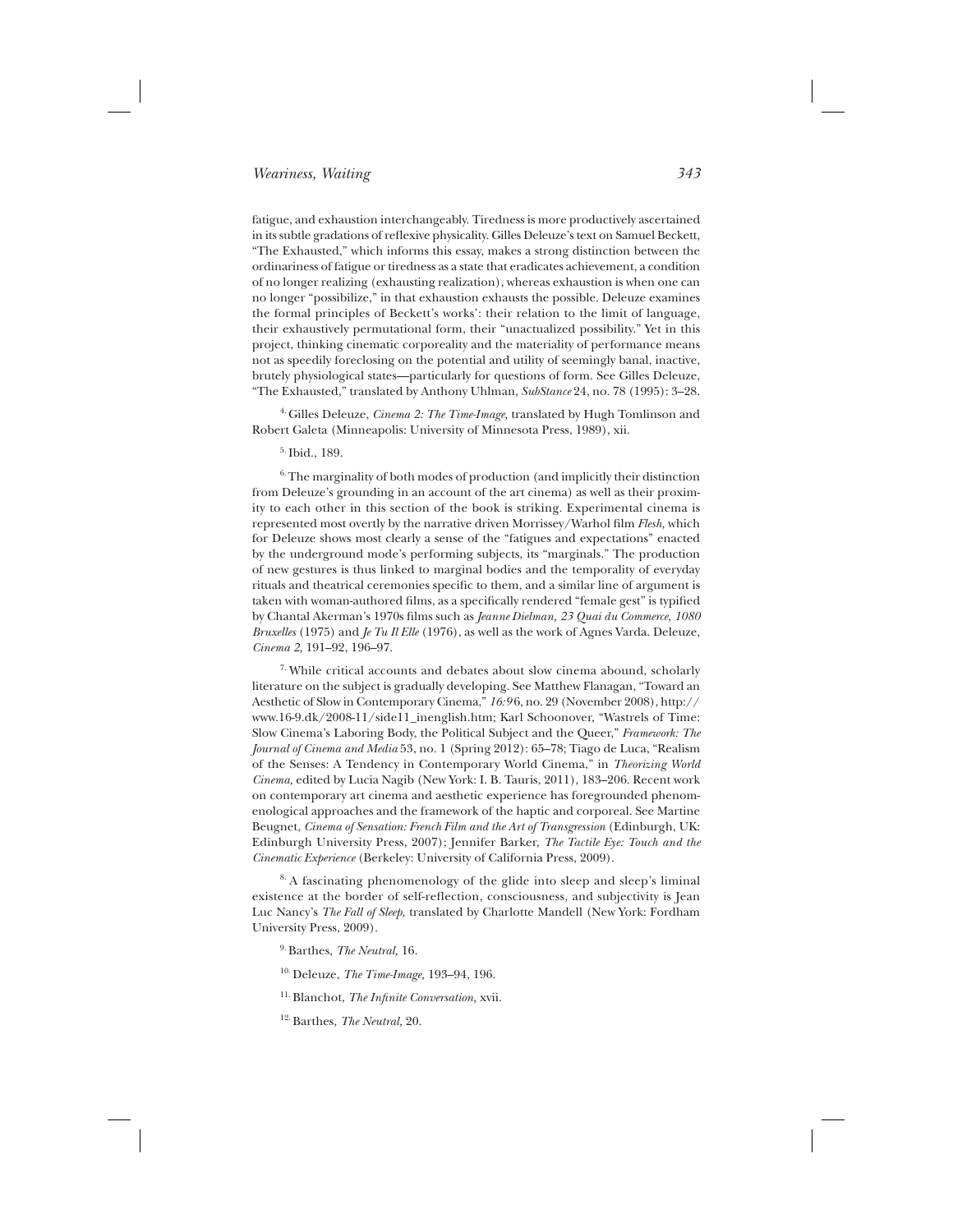13. Emmanuel Levinas, *Existence and Existents,* translated by Alphonso Lingis (London: Kluwer Academic, 1995), 29–36.

14. John Llewellyn, *Emmanuel Levinas: The Genealogy of Ethics.* (London: Routledge, 2004), 35.

15. Levinas, *Existence and Existents,* 34.

16. Ibid., 31–32.

17. Ibid., 35.

<sup>18.</sup> The theoretical and historical literature on boredom in particular is formidable. See Patricia Meyer Spacks, *Boredom: The Literary History of a State of Mind* (Chicago: University of Chicago Press, 1995); Lars Svensden, *A Philosophy of Boredom* (London: Reaktion Books, 2005); Elizabeth Goodstein, *Experience without Qualities: Boredom and Modernity* (Stanford, CA: Stanford University Press, 2005); Patrice Petro, "After Shock/Between Boredom and History," *Discourse* 16, no. 2 (Winter 1993–94): 77–99; Richard Misek, "Dead Time: Cinema, Heidegger, Boredom," in *After Taste: Cultural Value and the Moving Image,* edited by Julia Vassilieva and Con Verevis (London: Routledge, 2011), 133–41.

19. Walter Benjamin, "The Storyteller" and "On Some Motifs in Baudelaire," in *Illuminations: Essays and Reflections,* edited by Hannah Arendt, translated by Harry Zohn (New York: Schocken, 1968), 83–110, 155–201; Walter Benjamin, "Convolute D: Boredom, Eternal Return," in *The Arcades Project,* edited by Rolf Tiedemann, translated by Howard Eiland and Kevin McLaughlin (Cambridge, MA: Harvard University Press, 2002), 101–19; George Simmel, "The Metropolis and Mental Life," in *On Individuality and Social Forms,* edited by Donald Levine (Chicago: University of Chicago Press, 1972), 324–39; Siegfried Kracauer, "Boredom," in *The Mass Ornament: Weimar Essays,* edited and translated by Thomas Y. Levin (Cambridge, MA: Harvard University Press, 2005), 331–34.

20. Jean Epstein, "Rapidity and Fatigue of the *Homo Spectatoris,*" in *Jean Epstein: Critical Essays and New Translations,* edited by Sarah Keller and Jason Paul(Amsterdam: Amsterdam University Press, 2012), 333–39 .

<sup>21.</sup> Stuart Liebman, "Novelty and Poiesis in the Early Writings of Jean Epstein," in *Jean Epstein,* 81. Liebman writes: "Epstein, however, did not equate this new condition simply with exhaustion, loss of focus, and mental depletion. Rather, he considered it simply an inevitable, irreversible, and ultimately positive consequence of modernity. According to him, fatigue favored a descent into subconscious modes of cognition that were rich in soothing emotion beyond the reach of the 'logic' he identified with the strenuous pragmatic calculations and algebraic communicative speech increasingly demanded of the growing class of white-collar workers. The poets' delving into these layers of imagery and experience yielded works that helped to relax and soothe jangled brains, affording compensation to them for their extraordinary exertions. The poems thereby acted as a kind of therapy. Modern poetic works were in this respect both signs of the times as well as a kind of haven for many workers in an increasingly abstract, distracted world" (81).

<sup>22.</sup> Christophe Wall-Romana, quoted in Sarah Keller and Jason N. Paul, "Introduction: Epstein's Writing," in *Jean Epstein,* 267.

23. Barthes, *The Neutral,* 21.

<sup>24.</sup> The etymology of enduration is elusive. The term "induration" is commonly used in medical contexts to describe a hardness, obstinacy, a hardening, a loss of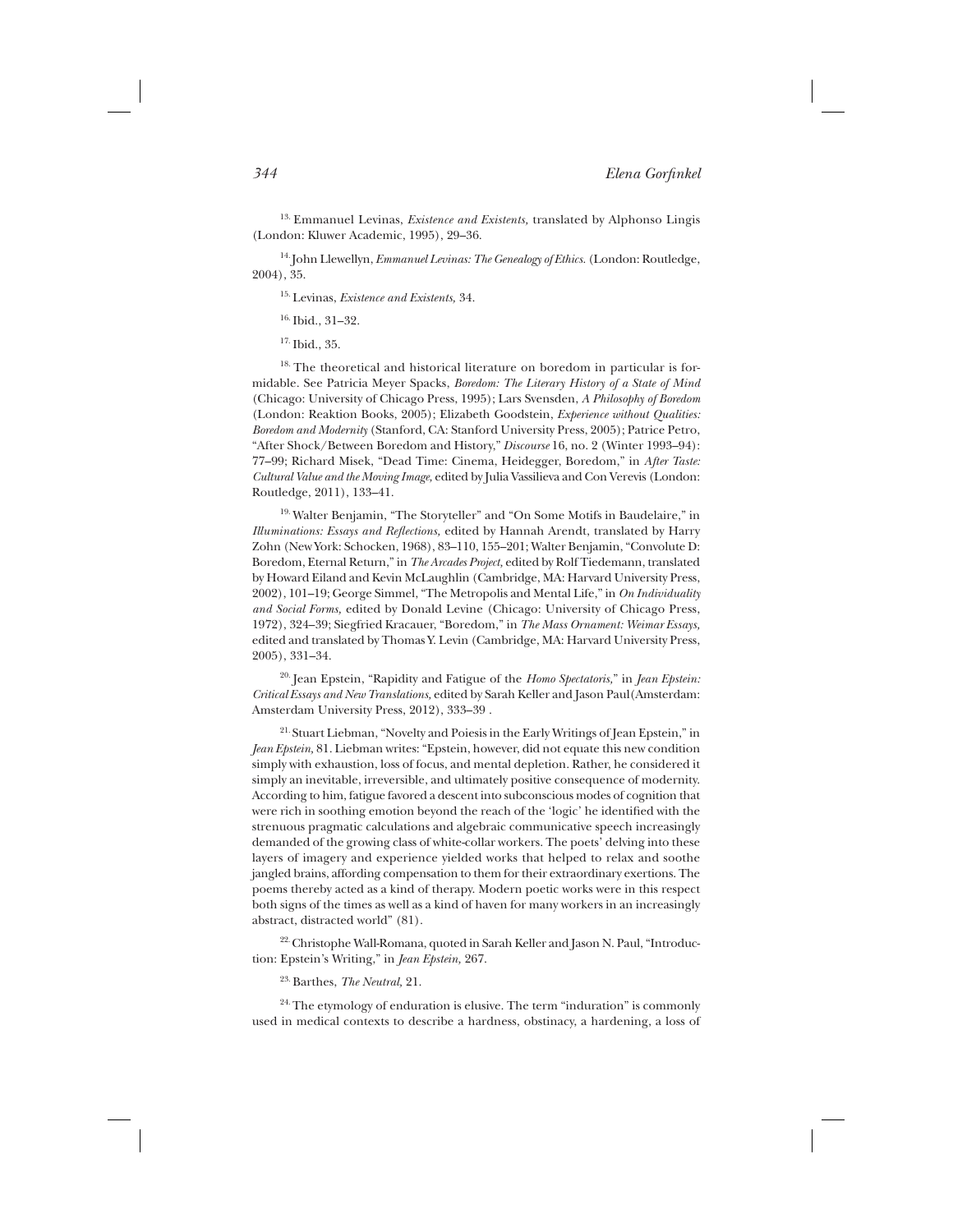elasticity, or a sclerosis (commonly of skin or arteries); as a noun, it is French in origin, drawn from the root of "endure." Recently, the term "enduration" has been employed by Eugene Thacker in his account of Morton Feldman's six-hour-long *String Quartet No. 2.* In describing the experience of listening to this minimalist, durationally intensive sound piece, Thacker indicates that "the SQ2 is not just about listening to sound and silence in time; its duration, or endurance—its 'enduration'—is also about listening to time itself, or better, listening to duration." Thacker, "Review: String Quartet No. 2," *Leonardo* 41, no. 3 (2008): 300. The notion of enduration also intersects with Bergson's thinking regarding *durée* and with Bergsonism as a theoretical horizon. Henri Bergson, *Time and Free Will: An Essay on the Immediate Data of Consciousness,* translated by F. L. Pogson (1889; reprint, Mineola, NY: Dover, 2001); Bergson, *Creative Evolution,* translated by Arthur Mitchell (1907; reprint, Mineola, NY: Dover, 1998); Bergson, *Matter and Memory,* translated by Nancy M. Paul and W. Scott Palmer (1896; reprint, New York: Zone Books, 1990); Gilles Deleuze, *Bergsonism,* translated by Hugh Tomlinson and Barbara Habberjam (New York: Zone Books, 1990). See also Bliss Cua Lim, *Translating Time: Cinema, the Fantastic and Temporal Critique* (Durham, NC: Duke University Press, 2009).

25. Anson Rabinbach, *The Human Motor: Energy, Fatigue and the Origins of Modernity* (Berkeley: University of California Press), 1992.

26. On immaterial labor, see Maurizio Lazzarato, "Immaterial Labour," in *Radical Thought in Italy: A Potential Politics,* edited by Paolo Virno and Michael Hardt, translated by Maurizia Bozcalgi et al. (Minneapolis: University of Minnesota Press, 1996), 133–47. Although immaterial labor has been taken up as a way of describing the contemporary conditions of knowledge work and the transformation of late capitalism toward an information-based economy rather than a manufacturing economy, Lazzarato has since renounced the utility of the term "immaterial labor." Formidable critiques of the notion of immaterial labor and of the affiliated conception of the cognitariat (cognitive workforce) have challenged the developmental fantasy that undergirds a claim on work as an "immaterial" form, suggesting that the practices that exist under the umbrella of cognitive and flexible forms of de-skilling and labor's de-securitization and precarization, a widening freelance-based model of employability, and more cognitive information-based labor models all conceal very persistently material terms of exploitation, displacement, and expropriation that are continuous with the forms and forces of earlier stages of capitalist organization.

27. Michael Hardt, "Affective Labor," *boundary2* 26, no. 2 (1999): 89–100.

28. Teresa Brennan, *Exhausting Modernity: Grounds for a New Economy* (New York: Routledge, 2000), 11.

29. Lauren Berlant, *Cruel Optimism* (Durham, NC: Duke University Press, 2011), 81–82, 101.

<sup>30.</sup> The engagement of performance studies with the problem of an aesthetic of endurance in performance art might articulate these questions in distinctly different terms with respect to the ontology of liveness and constitutive ephemerality of performance labor.

31. See Harun Farocki's essay regarding this film, "Workers Leaving the Factory," translated by Laurent Faasch-Ibrahim, *Senses of Cinema,* no. 21 (July 2002), http:// sensesofcinema.com/2002/21/farocki\_workers/. Originally published in *NachDruck/ Imprint* (Berlin: Verlag Vorwerk; New York: Lukas and Sternberg, 2001).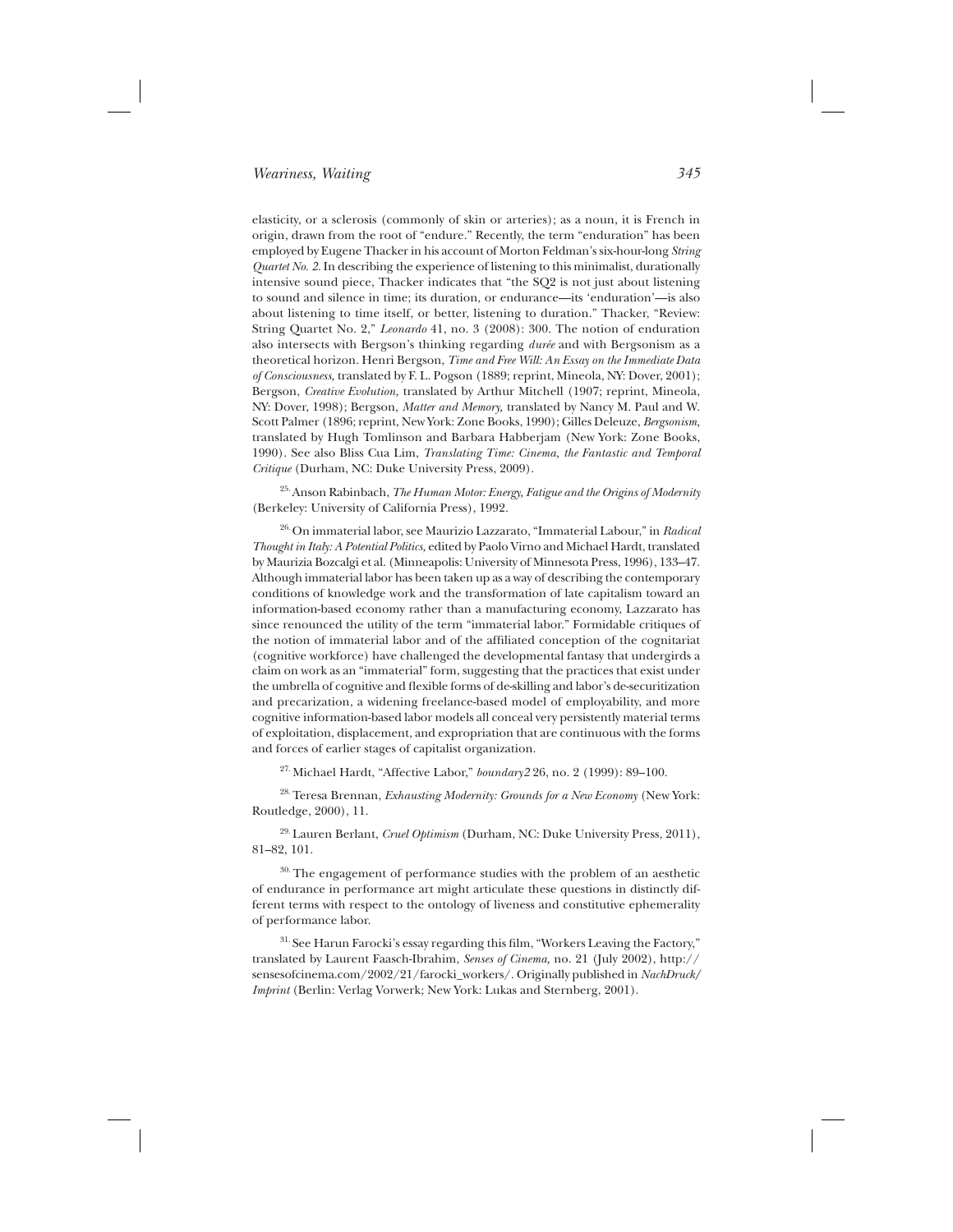32. Jean-Louis Comolli, "Mechanical Bodies, Ever More Heavenly," translated by Annette Michelson, *October* 83 (Winter 1998): 20, 21.

33. For examples of production studies and industrial analysis, see John Caldwell, *Production Culture: Industrial Reflexivity and Critical Practice in Film and Television* (Durham, NC: Duke University Press, 2008); Vicki Mayer, Miranda Banks, and John Caldwell, eds. *Production Studies: Cultural Studies of Media Industries* (New York: Routledge, 2009). Two dossiers in *Framework: The Journal of Cinema and Media* attest to a heightened interest in historical and theoretical questions of labor's representation, representability, and aesthetic charge: Elena Gorfinkel, guest ed., "The Work of the Image: Cinema, Labor, Aesthetics," and Ewa Mazierska, guest ed., "Working Life Now and Then," *Framework: The Journal of Cinema and Media* 53, no. 1 (Spring 2012): 43–116, 149–227.

34. Karl Schoonover, "Wastrels of Time," 65–78. Schoonover insightfully unveils the normative presumptions of productivity and relation to waste and queer modes of being in the slow cinema debates, in which slow art cinema's visible linkage of the body's labor and "wasted time" is a touchstone for questions of cultural, aesthetic, and political value. Insisting on unveiling the devaluation of wasted or spoiled labor, of a dawdling, procrastinating form of perambulation in the acts of slow performing bodies and slow spectators, Schoonover suggests that art cinema's stake lies in its inculcation of alternate forms of imagining modes of being and living.

<sup>35.</sup> An in-depth examination of nonreproductive temporality with respect to labor and assumptions of productivity would have to engage with recent theorizations of queer time. See Lee Edelman, *No Future: Queer Theory and the Death Drive* (Durham, NC: Duke University Press, 2004); Elisabeth Freeman, *Time Binds: Queer Temporalities, Queer Histories* (Durham, NC: Duke University Press, 2007); Carolyn Dinshaw et al., "Theorizing Queer Temporalities: A Roundtable Discussion," *GLQ: A Journal of Lesbian and Gay Studies* 13, no. 2–3 (2007): 177–95.

36. Berenice Reynaud, "For Wanda," in *The Last Great American Picture Show,* edited by Alexander Horwath, Thomas Elsaesser, and Noel King (Amsterdam: Amsterdam University Press, 2004), 223–49.

37. Lauren Berlant, "Nearly Utopian, Nearly Normal: Post Fordist Affect in *La Promesse* and *Rosetta,*" *Public Culture* 19, no. 2 (2007): 279. Berlant's reading takes on this question of the constitutive fantasy of the deferred, inaccessible "good life."

38. Kathi Weeks, *The Problem with Work: Feminism, Marxism, Antiwork Politics and Postwork Imaginaries* (Durham, NC: Duke University Press, 2011).

39. Thomas L. Dumm, "Resignation," *Critical Inquiry* 25 (Autumn 1998): 69.

40. Berlant ("Nearly Utopian, Nearly Normal," 289) characterizes the actuarial force of the Dardennes' films as describing the affective costs of globalization.

<sup>41.</sup> The most renowned account of the valence of this scene is of course that of Andre Bazin, "*Umberto D:* A Great Work," in *What Is Cinema?,* Vol. 2, translated by Hugh Gray (Berkeley: University of California Press, 1971), 79–82.

 $42$ . Karl Schoonover ("Wastrels of Time," 70–71) discusses this scene and Andre Bazin's reading of it as a central site of art cinema's durational stake in the nonprofessional actor's body and its manifestation of slowness.

43. Adrian Martin, "A Theory of Agitation, or: Getting Off in the Cinema," *Continuum: Journal of Media and Cultural Studies* 26, no. 4 (August 2012): 519–28.